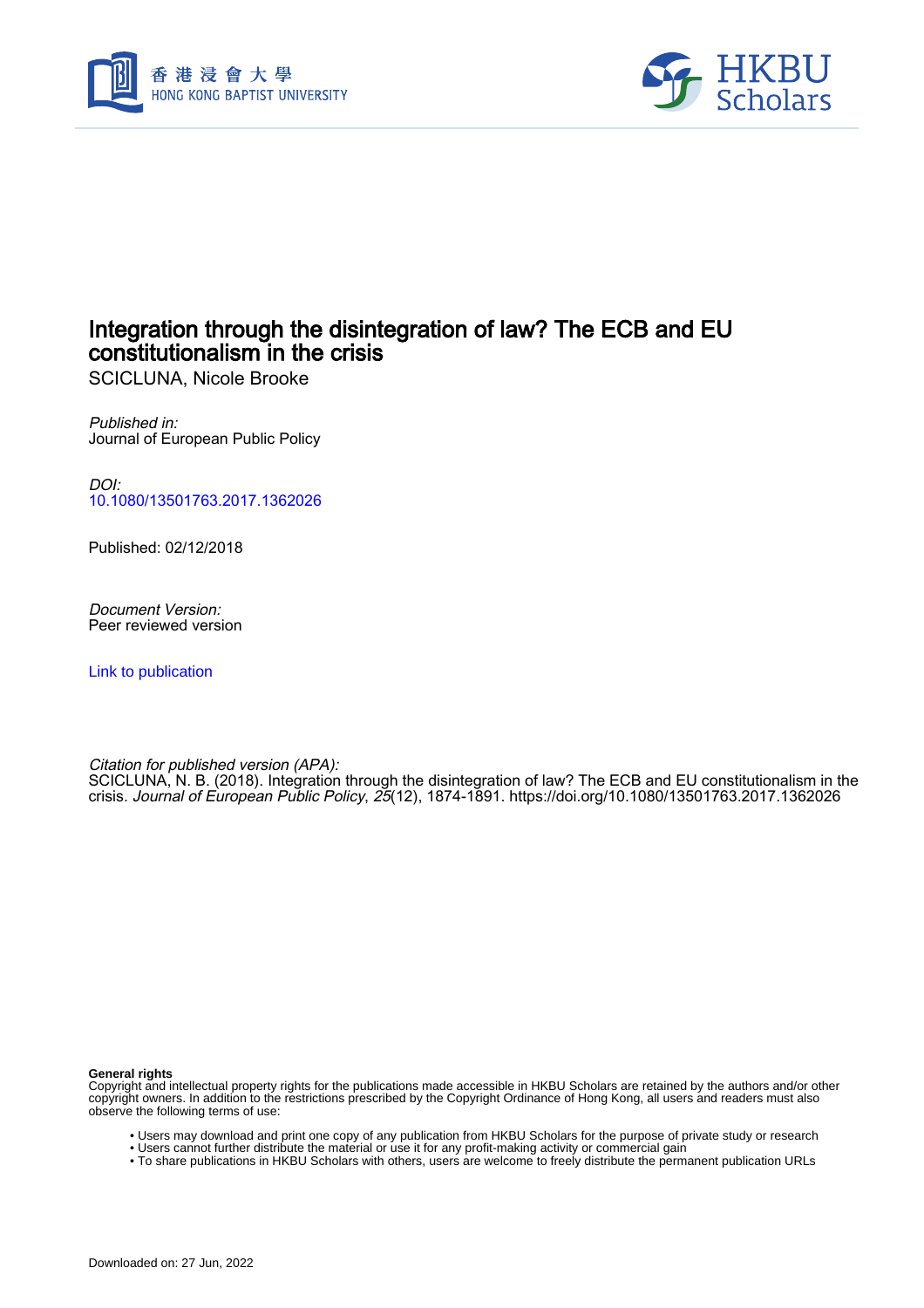# **Integration through the disintegration of law? The ECB and EU constitutionalism in the crisis**

#### **Nicole Scicluna**

#### **Journal of European Public Policy**

### **Abstract**

Rather than halting European integration, the euro crisis, in some ways, has accelerated it. However, it is integration of a different type, which departs significantly from the rule of law-based model of integration that traditionally burnished the EU's legitimacy. The crisis-induced transformation of the European Central Bank (ECB) captures this trend. Through schemes such as Outright Monetary Transactions (OMT), the Bank bolstered its capacity to stabilise the euro without having its mandate formally enlarged, thus confirming the ascendency of technocratic, and often *ad hoc*, governance over democratically and legally circumscribed alternatives.

This article posits the ECB's expanded and politicised role as the manifestation of a new mode of integration - integration through the *disintegration* of law - which inverts the court-driven integration-through-law that consolidated the single market. However, the lack of a solid legitimacy base casts doubt on the long term sustainability of this integration mode.

**Keywords:** eurozone, European Central Bank, constitutionalism, euro crisis, integration-throughlaw

#### **Introduction**

Contrary to the expectations of post-functionalism (Hooghe and Marks 2009), the crisis-induced politicisation of European integration did not cripple decision-making and institutional innovation within the European Union (EU). Not only did the euro not collapse, but its members emerged from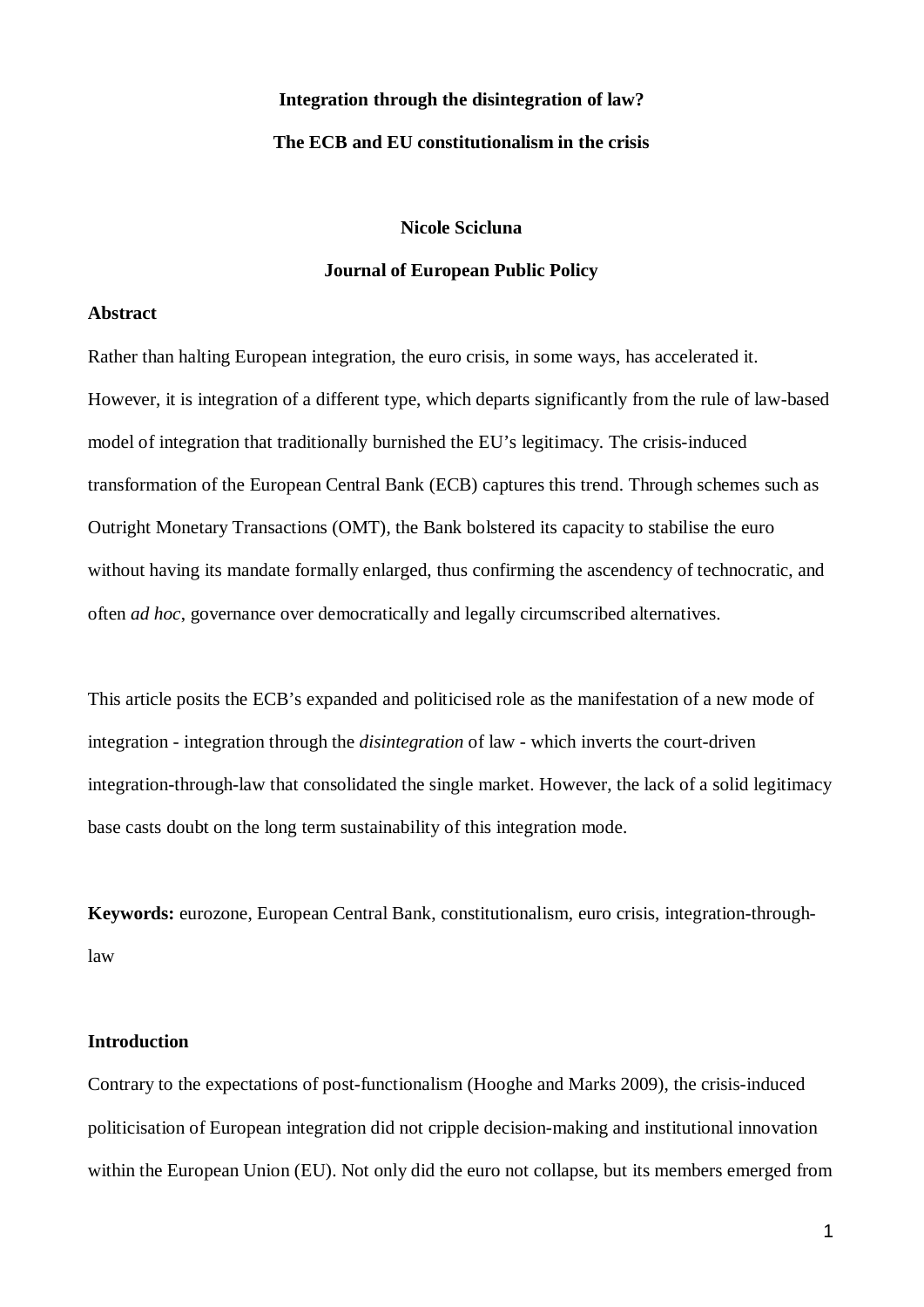the most volatile period of the crisis more tightly integrated in economic and fiscal matters. This has provided scholars with an empirical puzzle. As Ioannou et al. (2015: 155) ask, 'why did Economic and Monetary Union become deeper and more integrated when many feared for its survival?' The special issue of the *Journal of European Public Policy* that their article introduces offers various responses to this puzzle, drawing on the major theories of European integration, including neofunctionalism (Niemann and Ioannou 2015), liberal intergovernmentalism (Schimmelfennig 2015), historical institutionalism (Verdun 2015) and a public opinion-based analysis (Hobolt and Wratil 2015).

Further responses still have come from newer theoretical contributions and from adaptations of existing integration theories, many prompted by the crisis itself (Haughton 2016). New intergovernmentalists, for example, address the post-Maastricht paradox of 'integration without supranationalism' - that is, the expansion of EU activity in areas ranging from fiscal coordination to foreign policy, but without any significant new transfers of competence from member states to supranational institutions. On their view, the euro crisis has not induced any radical changes in the prevalent mode of integration, but rather strengthened pre-existing tendencies, including the eclipse of the supranational 'community method' by intergovernmental institutions and processes (Bickerton et al. 2015a; 2015b).<sup>1</sup> Similarly, from a neofunctionalist perspective, crisis-driven integration may be explained by path dependency. Closer integration within the euro area and greater differentiation between euro ins and outs both suggest that EU member states continue to follow pre-determined trajectories, even if in a more intensified manner (Schimmelfennig 2014).

 $1$  Though this view may be countered by pointing towards the parliamentarisation of the EU, which was evident in both law (notably the Lisbon Treaty) and practice prior to the onset of the euro crisis (Rittberger 2012).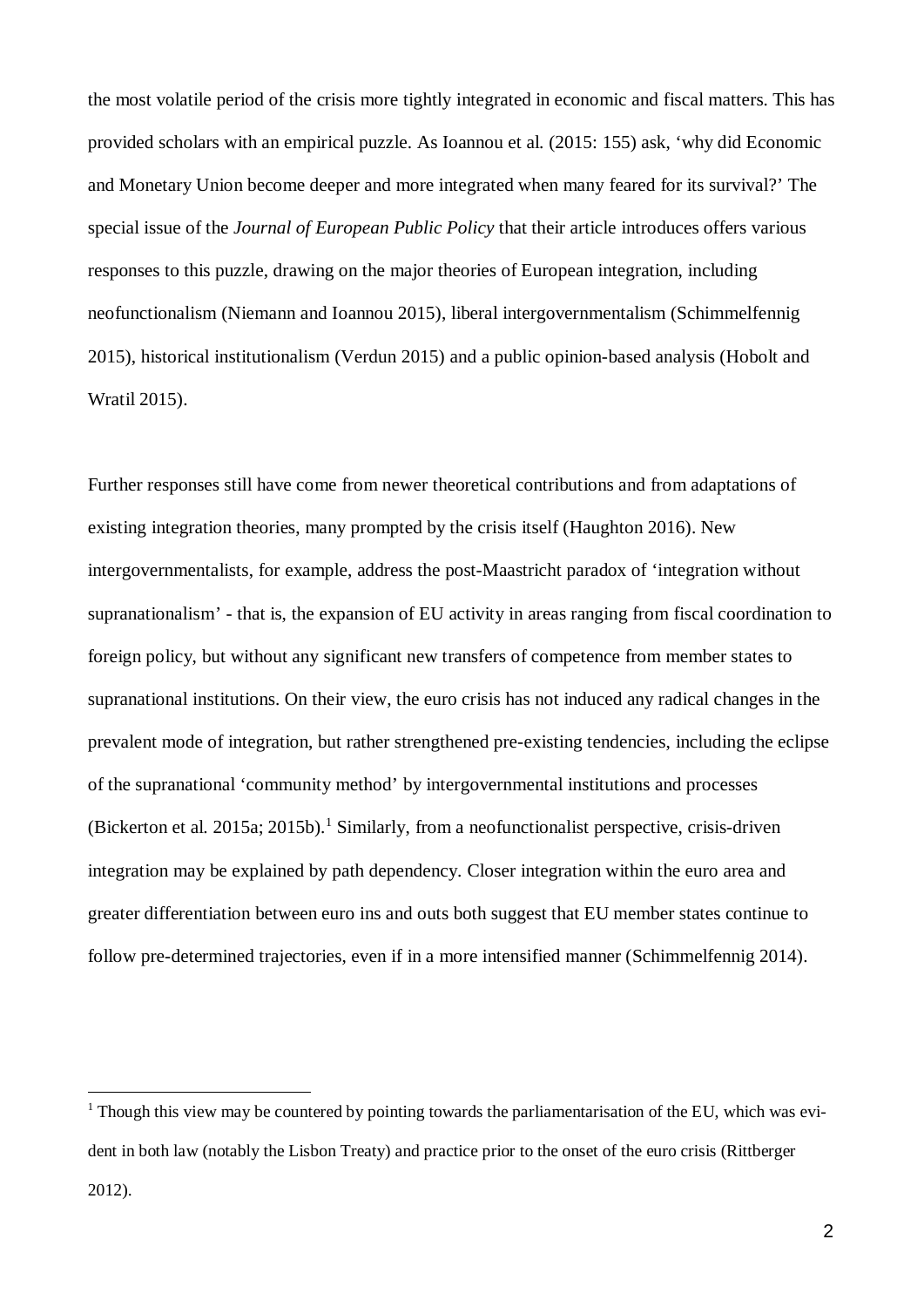However, categorising crisis-induced integration as 'business as usual' misses signs of a more fundamental break with past modes of integration, which relied on the European project being depoliticised. As Haughton (2016: 71-72) cautions, public opinion matters. Rising popular hostility towards the EU may not have prevented European elites from adopting myriad new legal measures, but there is no doubt that it has shaped the political landscape within member states and at the European level.<sup>2</sup> More generally, the tendency to present post-2010 institutional innovations as positive achievements downplays the negative externalities that have resulted from the ways in which these changes have been secured.<sup>3</sup> As Kreuder-Sonnen (2016: 1353-1354) astutely notes, the 'business as usual' approach leads to the 'normative normalisation' of crisis management, i.e. its presentation as a 'phenomenon that requires no normative questioning.'

This article aims to highlight the normative implications of what may be termed the 'integrationthrough-crisis' (ITC) dynamic by focusing on the ECB, particularly under the leadership of Mario Draghi. The ECB is not generally regarded as a legal actor. Nevertheless, through its words and deeds, the Bank has significantly re-shaped the EU's 'economic constitution' (Joerges 2015). I argue that the expansion of the Bank's role since 2010 is not merely an instance of the crisis response embracing 'more of the same' (De Witte 2015: 456). On the contrary, it encapsulates a

 $2$  Evidenced, for example, by the election of a record number of Eurosceptics to the European Parliament in 2014. Far from giving cause to celebrate the ability of EU elites to just 'get on with it', the marginalisation of disaffected citizens may well prompt 'an even stronger Eurosceptic, anti-establishment backlash' at the next European elections (or, perhaps, sooner) (Treib 2014: 1542).

 $3$  E.g. neofunctionalist accounts tend to view centralised, supranational monetary policy and decentralised, national fiscal policies as a 'functional dissonance' that eventually prompted the spillover necessary to overcome it (see, e.g. Niemann and Ioannou 2015). Further integration is cast as the 'solution' to the problem of a mismatch between national and supranational competences. The normative implications of the means by which further integration is achieved are de-emphasised.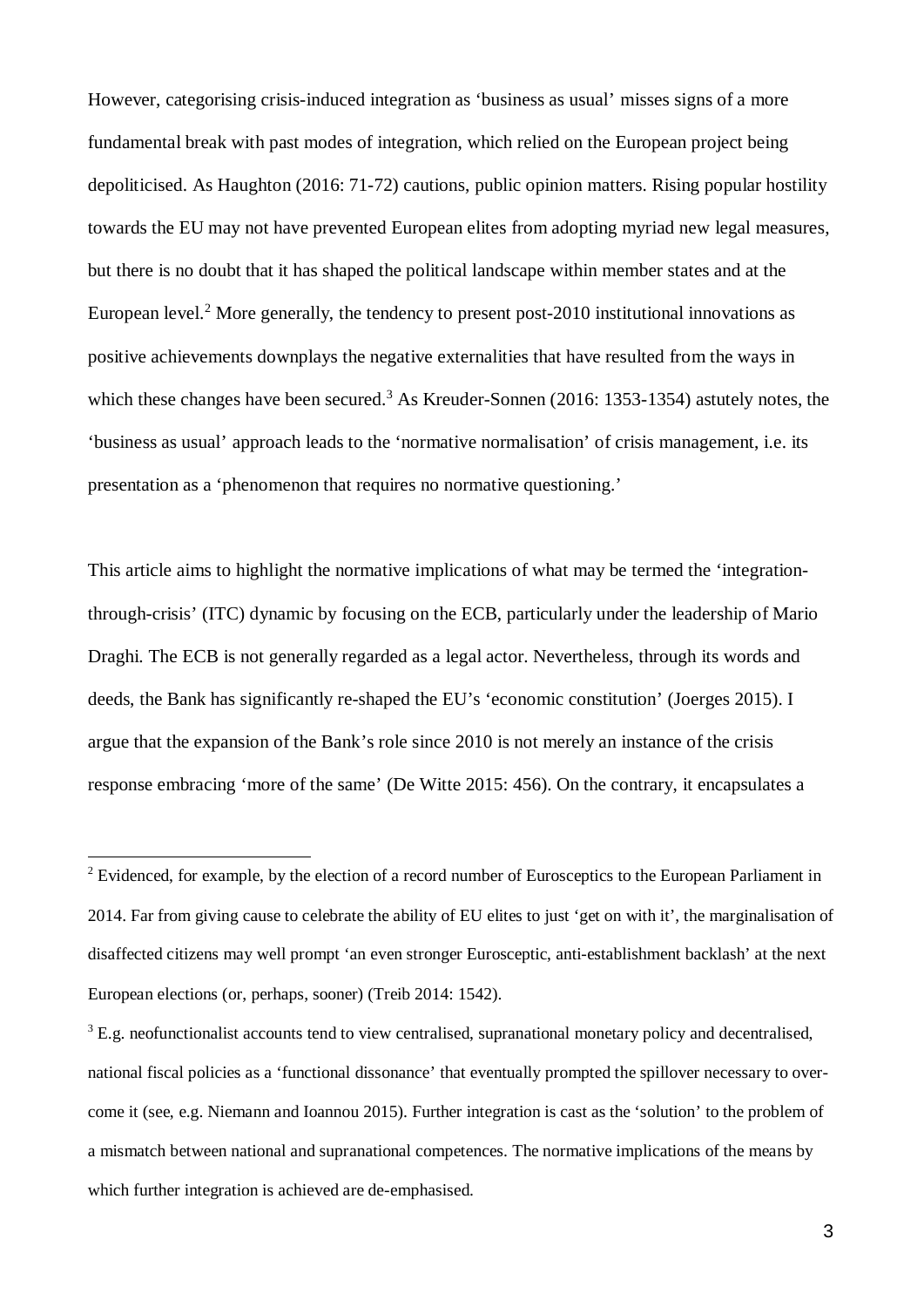broader constitutional transformation of the post-Lisbon Treaty EU (see e.g. Joerges 2015; Tuori and Tuori 2014).

Draghi's willingness to act in the absence of explicit legal authorisation may well have stabilised the single currency in the short term, but at the expense of eroding the legitimacy of EMU and of the EU more generally. Thus, the ECB has become an important agent of a particular type of integration. Its transformation has been aided - or at least given an *ex post facto* seal of approval by the Court of Justice of the European Union (CJEU), in what may be conceptualised as a curious inversion of the integration-through-law (ITL) model that so aptly described the development of the European Community prior to Maastricht.

ITL's crucial insight concerned the dual nature of law in the European Community: law was both object and agent of integration (Cappelletti, Seccombe and Weiler 1986: 4). In other words, ITL conceptualised a project of integration *by* law (court-driven constitutionalisation of the treaties) and *towards* law (a closely integrated and legally bound union of people and peoples). In such a project, means and ends were inextricably intertwined. By contrast, ITC employs a 'new style of discretionary governance' (Joerges and Kreuder-Sonnen 2016: 4) that is ends driven - the end being maintenance of the single currency in its ordoliberal frame (Wilkinson 2015). The means through which this end has been pursued are disparate. They include ECB manoeuvres, an increased budgetary oversight role for the Commission, a beefed-up stability and growth pact, the creation of both *ad hoc* and permanent bailout funds, and the elements of a banking union. Unlike the legal integration theorised by ITL, these crisis-driven measures lack fidelity to the EU's overarching constitutional framework; they do not cohere to each other let alone to key tenets of EU constitutionalism.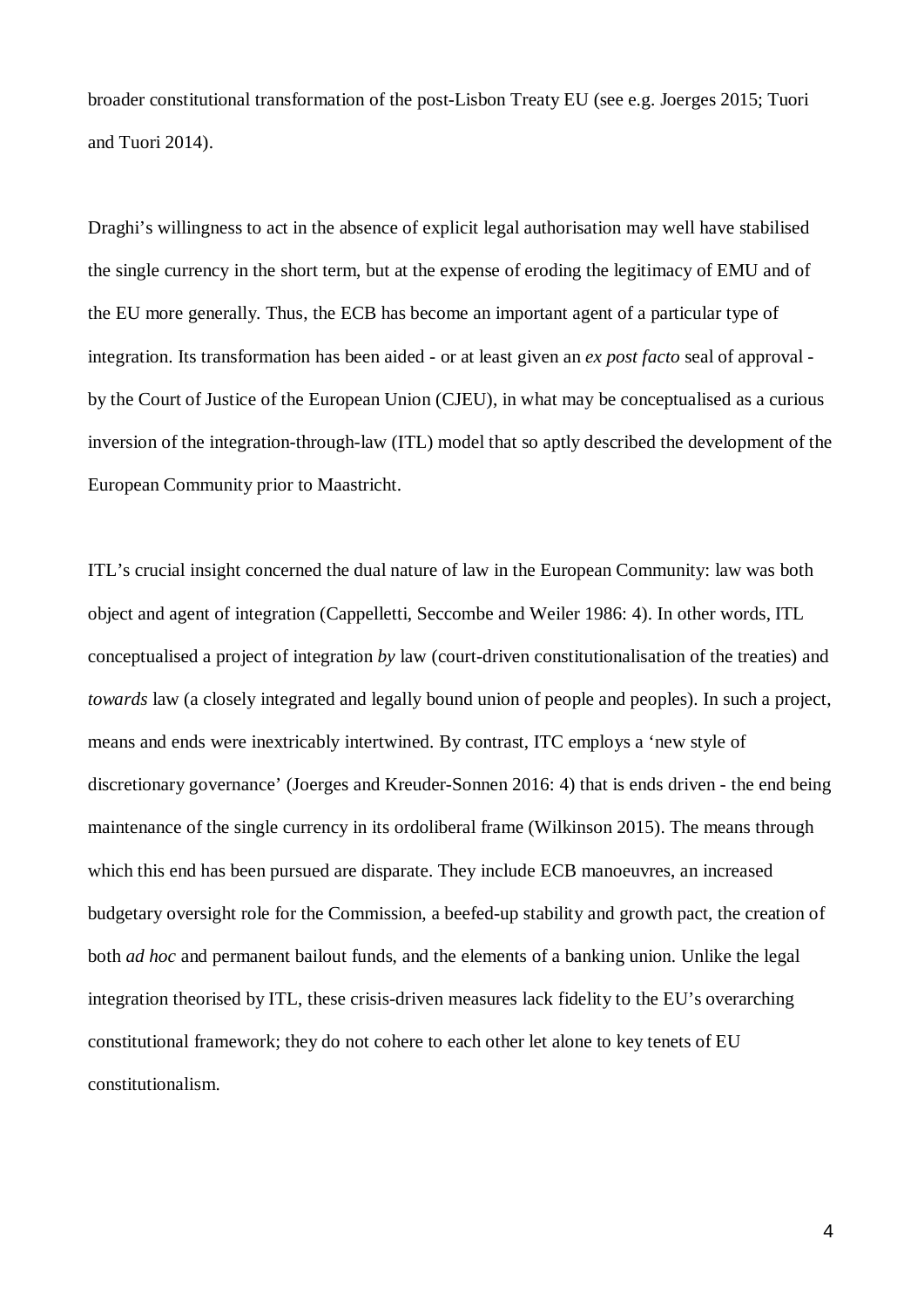The article proceeds in three parts. I start by recapitulating the ITL literature and the insights it provided into the development of European integration. Section 2 analyses the changing role of the ECB in the euro crisis, with specific reference to the Outright Monetary Transactions (OMT) programme. Finally, in section 3, I consider the future of EU governance under a crisis-driven mode of integration. Does the ECB's state of emergency-induced transformation into a major economic and political actor form part of EMU's new normal? And, if so, what are the implications of this for the legal constitution and political legitimacy of the European integration project? I conclude by arguing that 'integration through the disintegration of law' is not sustainable in the long run.

# **I. Integration-through-law and the legitimacy conferred by legal constitutionalism**

Integration-through-law (ITL) describes the dynamic whereby courts drive the integration process forward through their dissemination of European legal norms. It also denotes the body of scholarship that theorised these integrative developments and brought them to greater prominence at a time when scholars were more focused on political stagnation in the Council of Ministers (Stein 1981; Weiler 1999). ITL captures one of the features that made the European project unique as an experiment in transnational cooperation - its constitutionalisation. Through the landmark *Van Gend en Loos* and *Costa* decisions, the European Court of Justice turned the Treaty of Rome into a *de facto* constitution. The first of those cases established the direct effect of some types of European legislation, thus enabling citizens and corporations to hold their governments to account in national courts for failures to implement treaty-based rights. The second case established the principle of legal supremacy, thereby giving EC legislation precedence over conflicting national laws.

Direct effect and legal supremacy are the foundations of EU constitutionalism. Neither principle was explicitly present in the Treaty of Rome but both were read into it by the Court, which soon established itself as a potent sponsor of 'ever closer union'. These two principles, in combination with the preliminary reference procedure (Article 267 TFEU), enabled the CJEU to develop a rich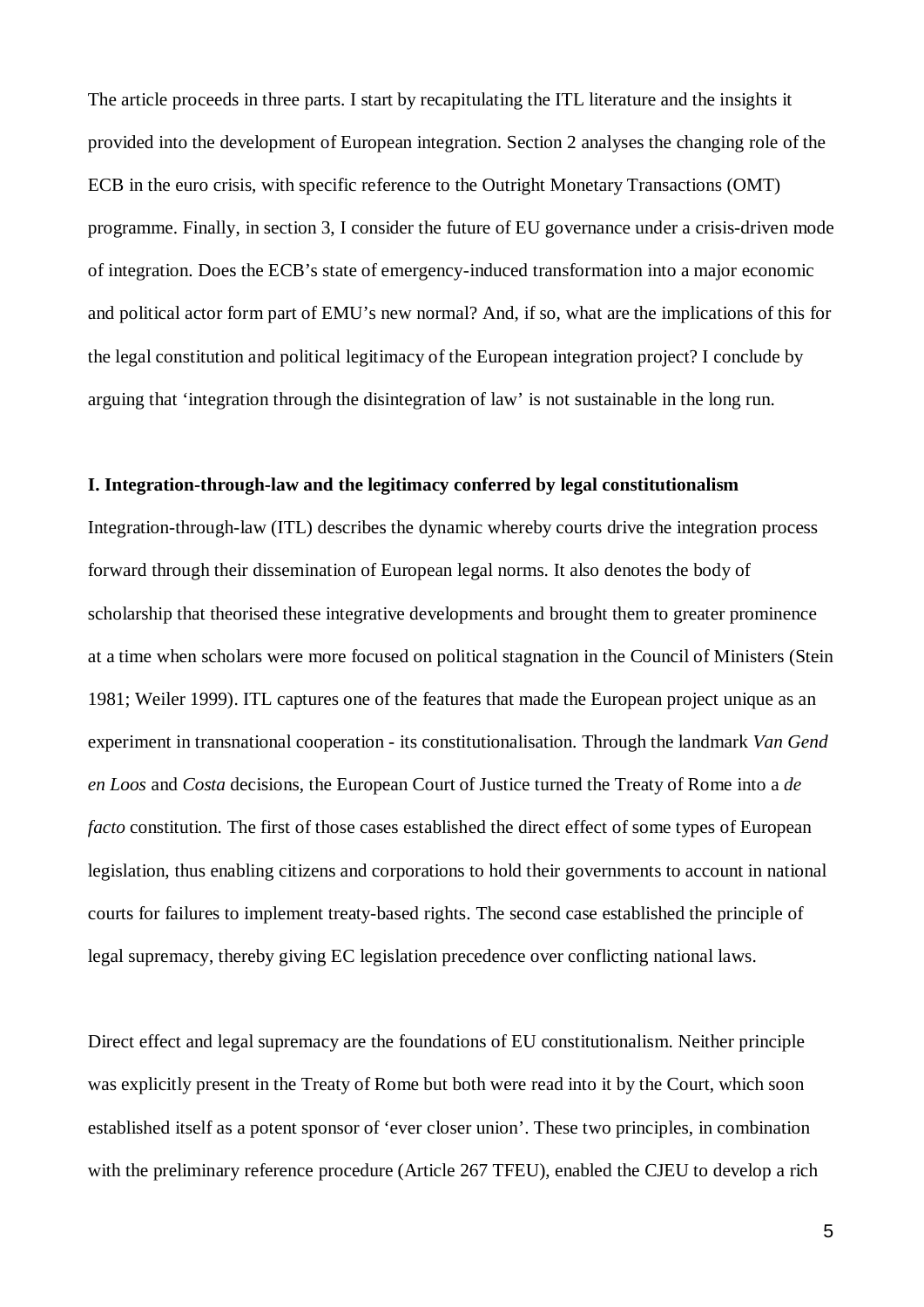body of case law on the single market and to disseminate it throughout the Community. National courts were integral to the process. The CJEU's treaty interpretations were applied in national judgements, increasing their legitimacy in the eyes of national authorities and amplifying their domestic effect (Weiler 1994). Everson and Joerges (2012: 645) describe ITL, in its guise as a mode of integration, as:

[O]ne of Europe's great accomplishments, namely, the taming of the Weberian *Nationalstaat*—or concentration of economic and political power within the nation—by means of the establishment of a supranational legal order and the transformation of the state of nature amongst the Member States of the Union into a Kantian *Rechtszustand* comprising its own legally binding commitments.

However, the ITL model contained in-built flaws that became more damaging as EU activity expanded. As Grimm (2015: 460) cautions, '[c]onstitutionalization means de-politicization'. The value-laden nature of court-driven integration, which has tended towards deregulation and the promotion of market freedoms (Scharpf 2009), is obscured by its technical application. That which is codified in the EU's judicially-constructed constitution is removed from the realm of political contestation, impoverishing democracy at the national and European levels. This was easier to justify and less likely to provoke a public backlash when EU governance mainly covered issue areas of low salience. Indeed, legal constitutionalism conferred its own kind of legitimacy for the elites who were most invested in the integration project; member state governments could more easily buy into a process to which they knew their fellow member states were also legally committed.

The Maastricht Treaty marks an important turning point in the history of ITL. It introduced two new 'pillars' that were outside the Community framework and, therefore, much less susceptible to courtled integration. More significantly for the purposes of this article, Maastricht *adapted* the logic of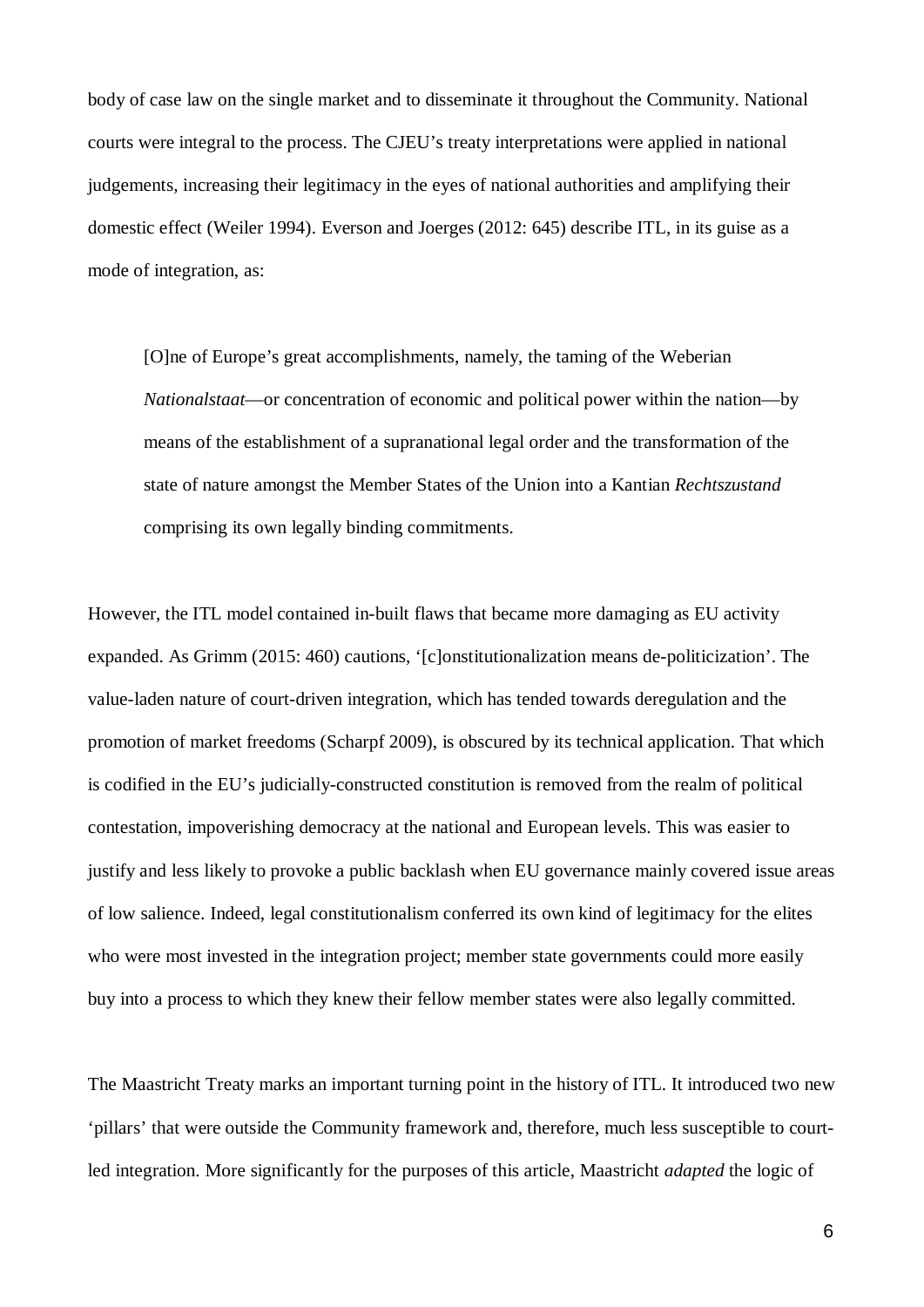ITL (rather than adopting it wholesale) and applied it to the new EMU. Like the European Community as a whole, the currency union was to be a 'community of law', with fiscal discipline among participant states guaranteed by formally binding rules on debt and deficit levels (later supplemented by the Stability and Growth Pact) as well as the 'no bailout' clause, which was meant to guard against 'moral hazard' and prevent the emergence of a transfer union by ensuring that each member state would be responsible for its own liabilities.

Crucially, the 'economic' and 'monetary' dimensions of EMU were split, so that while economic policy remained in the hands of the member states (though subject to coordination), monetary policy was made an exclusive EU competence. Accordingly, the technocratic and apolitical ECB was created to set the currency union's single monetary policy. The split between supranationalised monetary policy and nationalised economic policy - EMU's 'decisive birth defect' (Sauer 2015: 973) - was, of course, a major contributing factor to the euro crisis.

However, the way in which the ITL model was adapted for EMU is also key to understanding its constitutional limitations. As legal scholars observed, law in the single market possessed an agency that enabled it to drive integration forward even in the absence of deliberate political action. In this way, the European polity and its legal system were mutually constitutive (Augenstein and Dawson 2016: 1). The law that framed EMU, on the other hand, was stripped of that power. It was law as *object*, rather than law as *agent*. 4 EMU norms do not have direct effect, and so are not subject to the kind of judicial dissemination that so effectively constitutionalised the single market. Instead, implementation of EMU norms required concerted legislative and administrative action. Enforcement of fiscal discipline was ultimately in the hands of the Council, which, for political reasons, chose to take a lax approach. These legal deficiencies became clear once the crisis hit, and

<sup>&</sup>lt;sup>4</sup> I am grateful to an anonymous reviewer for this point.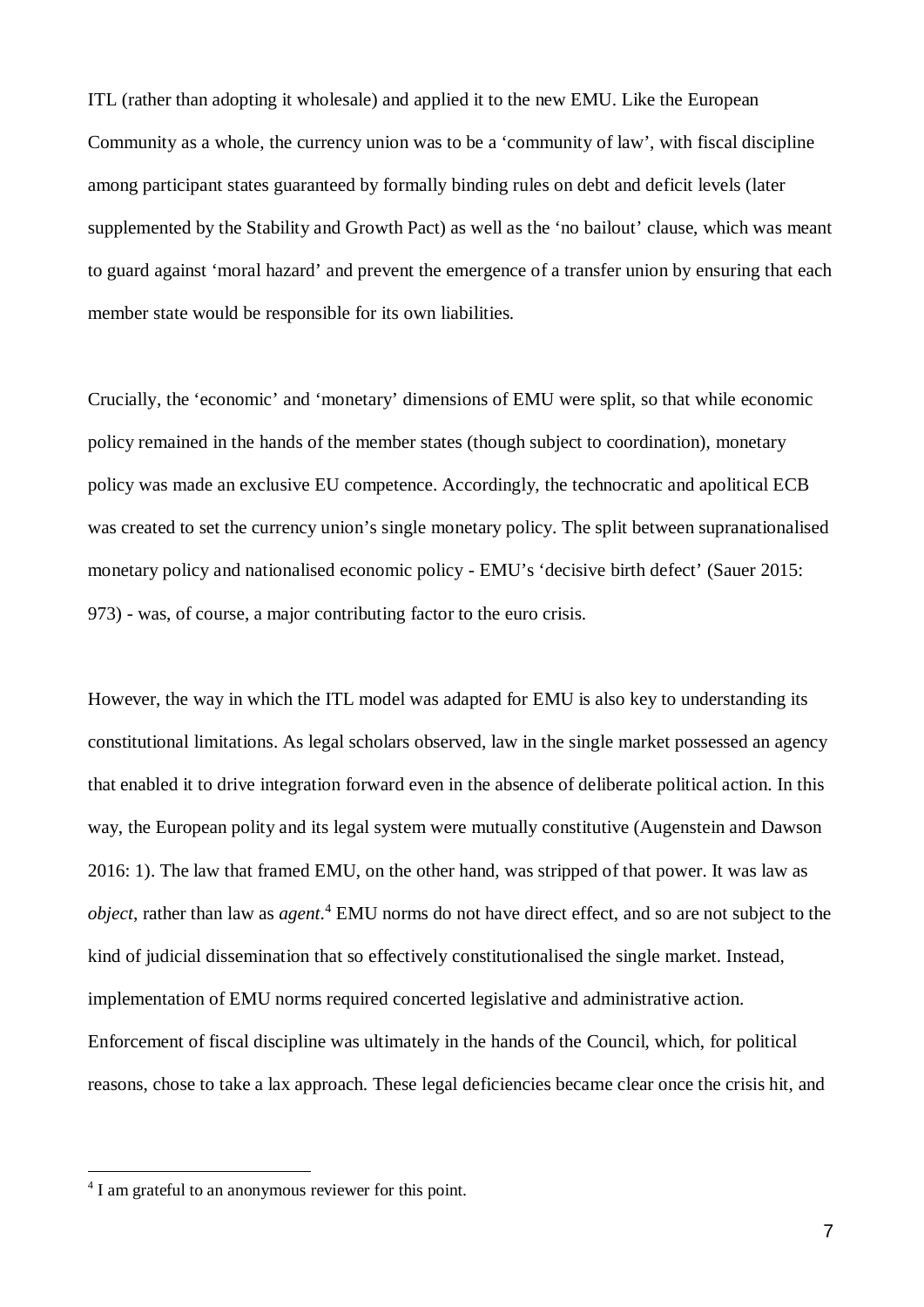it was in that context that the ECB emerged as a key driver of a new mode of integration (Scicluna 2015: 135-139).

#### **II. The ECB in the crisis**

The essential points of the ECB's mandate were set out by the Maastricht Treaty and elaborated in the Statute of the ESCB and of the ECB. According to Article 127 TFEU, 'The primary objective of the European System of Central Banks …. shall be to maintain price stability'. Without prejudice to that primary aim, the ECB is also mandated to support the general economic policies of the EU. Thus, the Treaty maintains a distinction, however vague, between euro area monetary policy - the exclusive province of the ECB - and economic policy, which is controlled by national governments, though they are to regard such policies as a 'matter of common concern' to be coordinated through the Council (Article 121(1) TFEU).

In ways both symbolic and substantial, the Frankfurt-based ECB was modelled on the German *Bundesbank*. Not only was its price stability focus codified in the treaties, so too was its independence from other EU institutions and from the member states (Article 130 TFEU). To be sure, there are important differences between the two institutions - whereas the Bundesbank is 'embedded in a system of political checks and balances' (Verdun 1999: 108), the ECB is 'politically and socially "disembedded"' (Majone 2012: 14), given the absence of supranational political actors equivalent to a national finance minister or treasury. Nevertheless, the Bank's tightly circumscribed mandate was an important part of the effort to establish the euro as a 'hard currency'. What the Deutschmark achieved with the assistance of German political culture, the euro was to replicate via the codification of fiscal discipline.

However, European leaders' use of formal rules to frame what was essentially a political project proved naive and misguided (Joerges 2012: 9-11). Despite the hopes and intentions of its creators,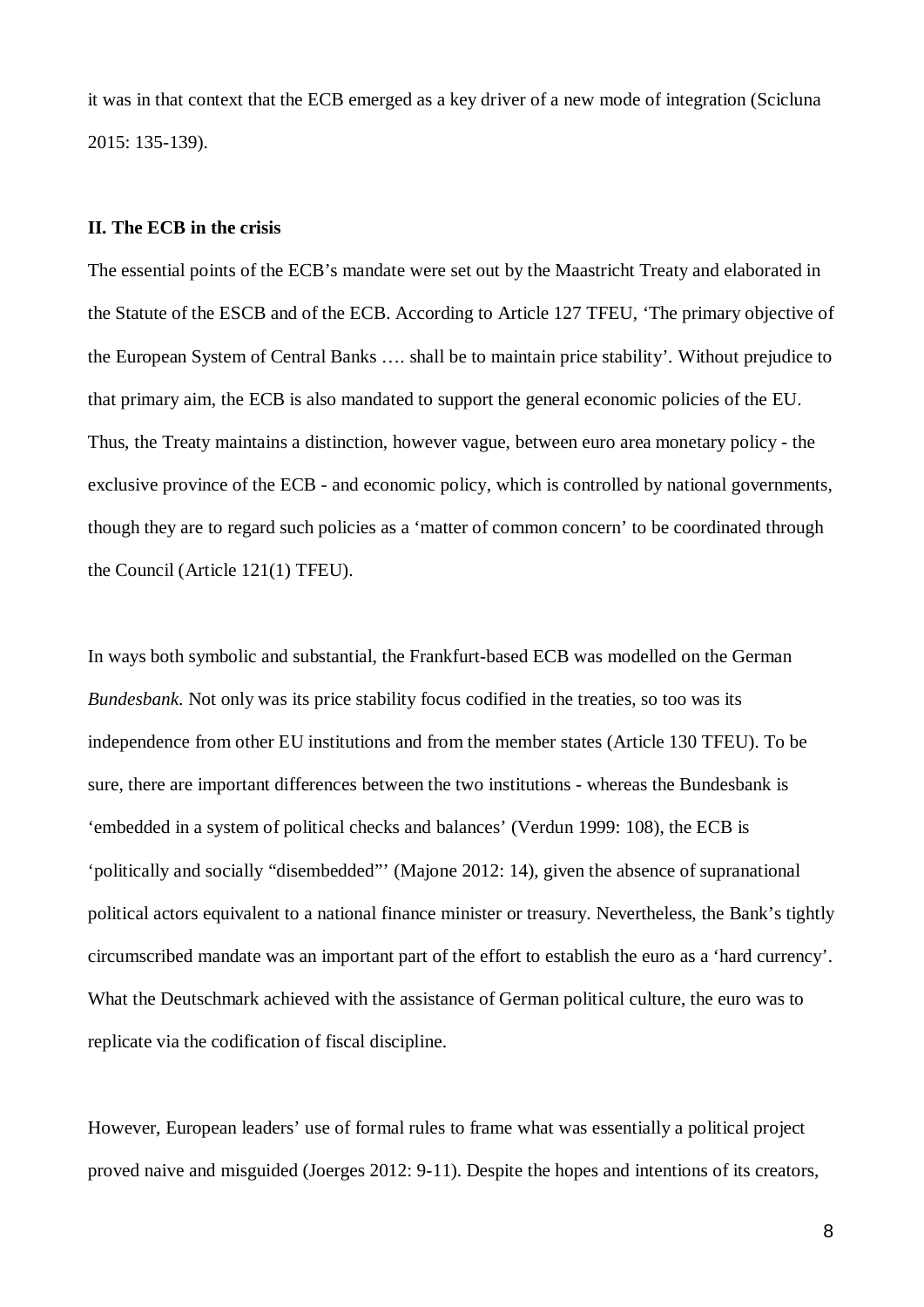the introduction of a single currency did not spur economic convergence amongst the participant states. Stripped of the agency that law enjoys in the single market, the detailed elaboration of EMU's legal framework could not overcome the functional dissonance engendered by having monetary policy centralised at the supranational level, and economic policy decentralised and in the hands of national governments. Confronted by the crisis in Greece in 2010, EU leaders responded to EMU's structural flaws not with comprehensive treaty reform, but by moving further away from the strictures of legal constitutionalism and embracing a series of expediencies (Scicluna 2015: 148- 151). The changing role of the ECB - which has gone from the 'most independent central bank in the world', to 'one of the most politicized' (Wilkinson 2015: 1071) - illustrates well the new mode of integration-through-crisis.

# *The evolution and extension of the ECB's mandate under crisis conditions*

The ECB has worn many hats during the crisis, some of them ill-fitting when measured against the Bank's original mandate. Its role as one third of the so-called 'Troika' (along with the Commission and the International Monetary Fund, IMF) demonstrates just how deeply it has become involved in economic policy making in the eurozone. Along with its Troika partners, the Bank has assumed responsibility for supervising bailouts of heavily indebted euro area states, first via the European Financial Stability Facility (EFSF) and later the ESM, as well as for setting the conditions attached to receipt of funds. At the same time, the ECB has provided Emergency Liquidity Assistance (ELA) to otherwise solvent euro area banks suffering temporary liquidity crises. As a result, the ECB has been responsible for taking highly political decisions that compromise its independence, leave it conflicted, and for which it is not democratically accountable.

The ECB's extraordinary intervention in Cyprus in 2013 illustrates the extent to which it has been politicised by the crisis. On 19 March 2013, the Cypriot parliament rejected a ten billion euro bailout negotiated between the government and the Troika, which controversially required the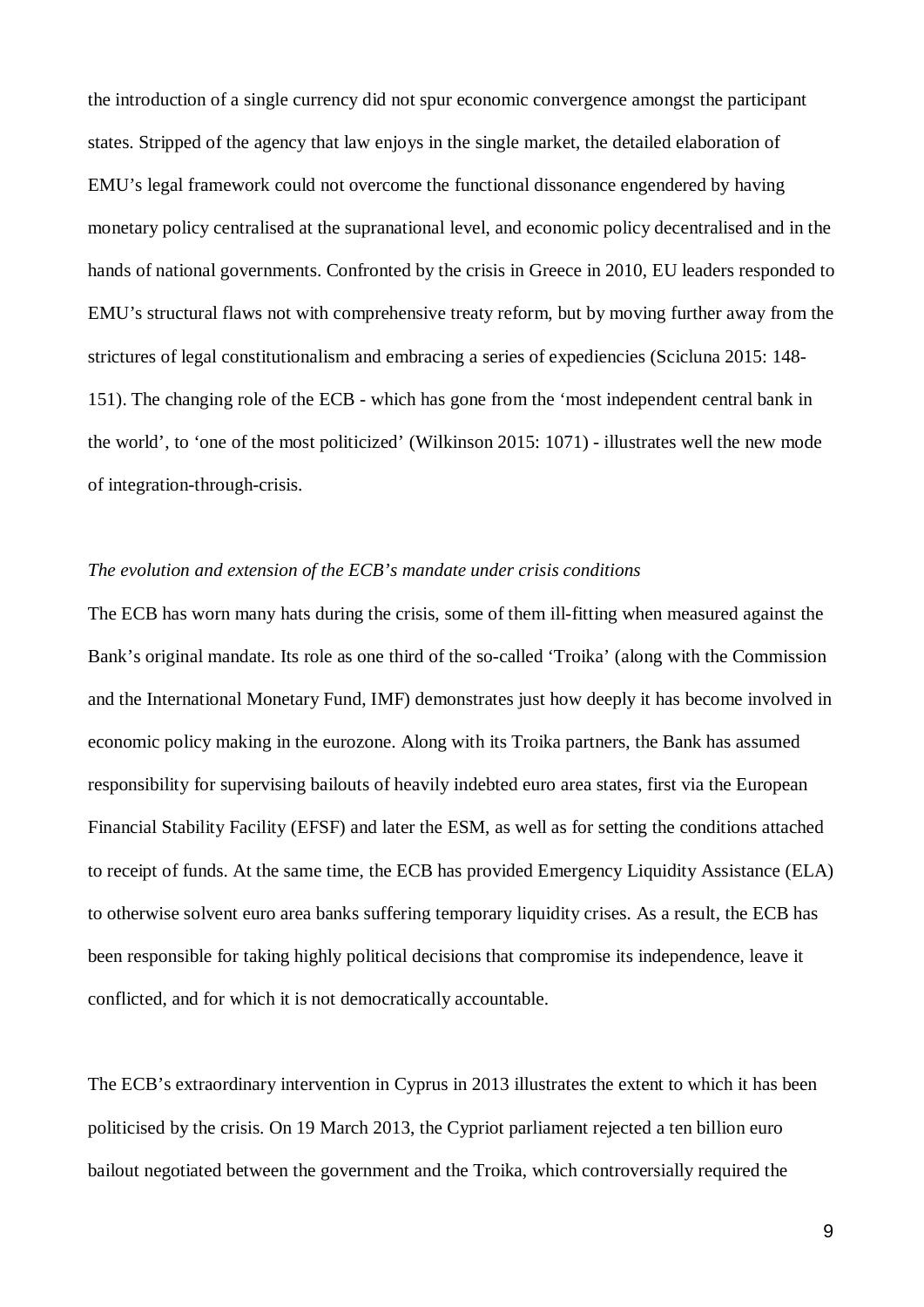imposition of a tax on all Cypriot bank deposits over 20,000 euros. The ECB - itself one of the country's creditors - responded by issuing an ultimatum on Thursday 21 March, demanding that Cyprus secure a new bailout before Monday 25 March, otherwise the Bank would withdraw its ELA from the country's troubled banking sector, likely leading to its collapse (Wearden and Amos 2013). The amended bailout package was duly adopted a few days later, this time in a form that did not require parliamentary approval (Smith 2013). Thus, the ECB was able to use its lending powers to pressure the Cypriot government into accepting an austerity-linked bailout that the Bank itself, as part of the Troika, had helped to design and would help to oversee. It is, therefore, difficult to avoid the conclusion that the ECB has gone well beyond the realm of monetary policy in responding to the euro crisis.

The ECB has blurred the monetary policy/economic policy distinction in other ways as well. Here we return to the OMT programme, which was announced via press release on 6 September 2012, giving concrete expression to Draghi's pledge from July of that year to do 'whatever it takes' to save the euro. OMT is a programme that enables the ECB to buy the bonds of struggling euro area states in potentially unlimited quantities, subject to strict conditions, including affected states' engagement of the ESM.<sup>5</sup> Under the provisions of OMT, the ECB would buy government bonds on secondary markets, thus avoiding the prohibition on direct purchase of the debt instruments of euro area states contained in Article 123 TFEU.

Perhaps the most remarkable fact about the OMT programme is that it has never been activated. Its very announcement had the calming effect on bond markets that Draghi intended. Thus, if judged against its objectives, the OMT programme (or its mere announcement) has been effective. In a

<sup>&</sup>lt;sup>5</sup> The linkage of OMT to ESM-imposed austerity was essential for maintaining the ordoliberal ideology that underlines the currency union. Moral hazard must be avoided and profligacy and irresponsibility (of borrowers, not lenders) punished (Wilkinson 2015).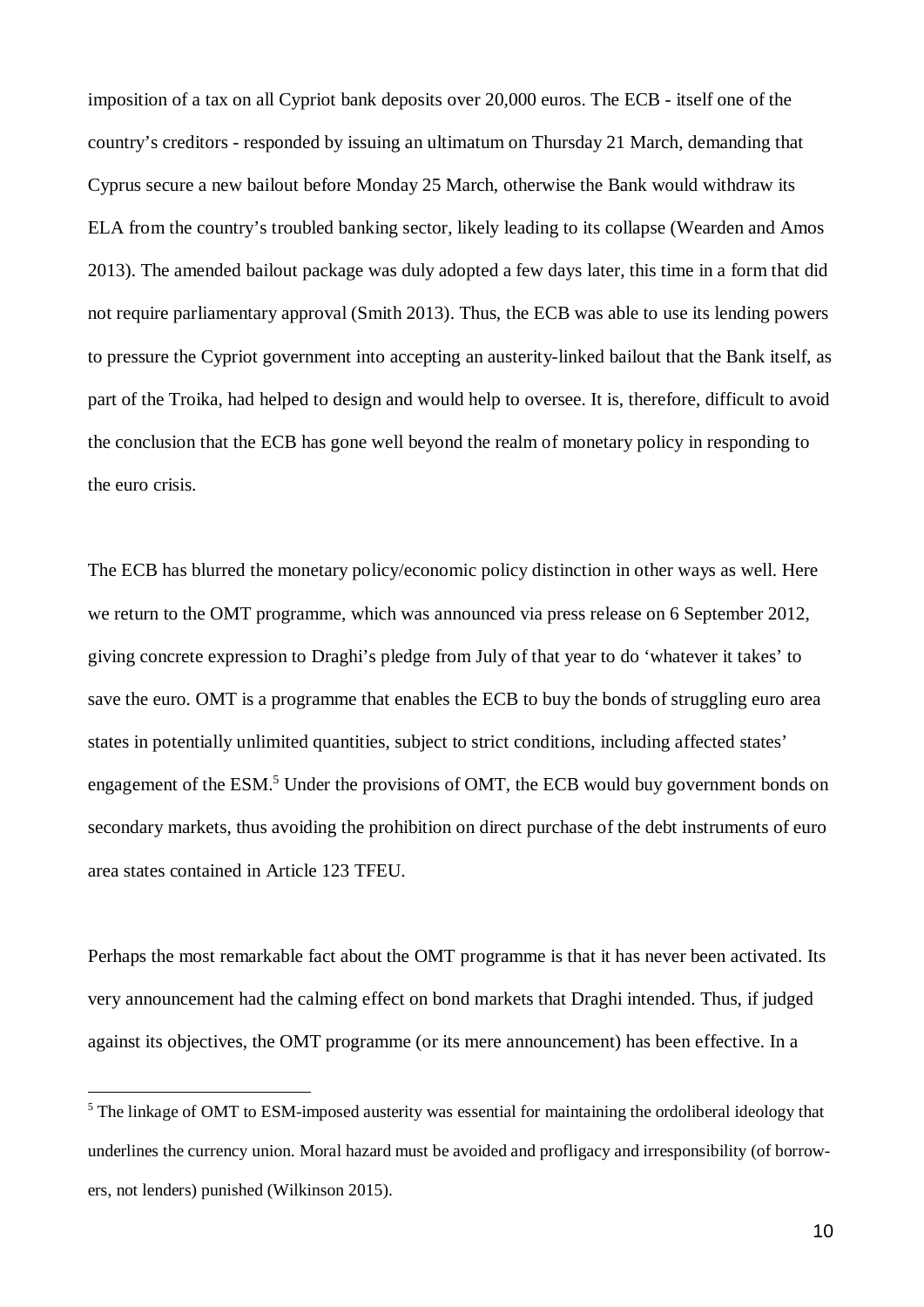2013 speech marking one year since the announcement of OMTs, Benoît Cœuré, a member of the ECB's executive board, set out the circumstances that had demanded such an extraordinary response - spiralling bond yields in countries such as Spain and Italy, based not on underlying macroeconomic conditions, but on panic as investors priced in the risk of an imminent collapse of the single currency. The dysfunctional sovereign bond market, in turn, disrupted transmission of the ECB's single monetary policy (Cœuré 2013). Intervention, therefore, could be justified on the basis of the Bank's core mandate of price stability, rather than the much larger goal of 'saving the euro', which is surely beyond the remit of monetary policy and best left to political institutions.

Does the legal justification of the OMT programme hold up to scrutiny? Here opinion is divided. Many commentators have defended the ECB, arguing that it may have acted unconventionally in trying times, but that it nevertheless stayed within its mandate (see, e.g., Borger 2013; Petch 2013; Wilsher 2013). Arguing against those who claim that the euro crisis response - including the empowerment of the ECB - amounts to a usurpation or transformation of EU constitutionalism, De Witte (2015) suggests that it merely indicates a growing variation of institutional practice within a flexible, but stable, constitutional framework.

It is true that institutional change in the EU takes place through ongoing evolution, and not just formal treaty change. However, the crisis response measures are different in both the extent to which they have gone *outside* the treaty framework (e.g. the ESM and the Fiscal Compact) and the extent to which they stretch provisions of EU law without formally amending them. It is difficult, for example, to reconcile potentially unlimited bond purchases with the prohibition on monetary financing of state debts, or to see the use of secondary market purchases as anything other than an attempt to circumvent the ban on direct purchases. Requiring states to engage the ESM as a condition of OMT assistance is also problematic. It compromises the Bank's own independence, since the Governing Council of the ESM would effectively be in a position to decide on OMT

11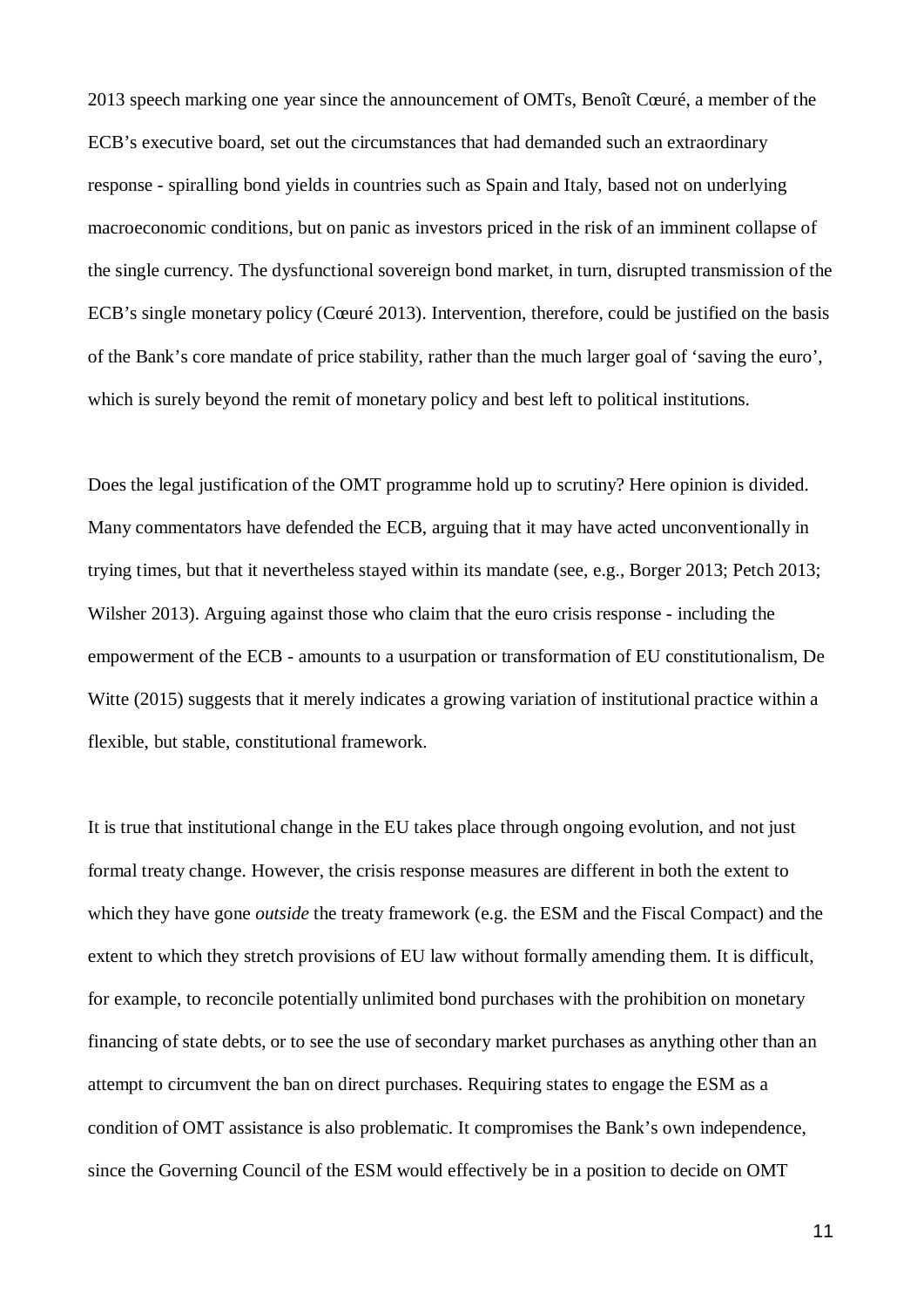eligibility. At the same time, the associated strict conditionality impinges on the budgetary sovereignty of recipient states at the behest of the unaccountable and formally apolitical ECB (Joerges 2015).

# *The CJEU's response to the growth of executive discretion*

Unsurprisingly, the OMT programme and other crisis response measures have been subject to legal challenge. These have put the CJEU in a difficult position. As the engine of integration-throughlaw, the Court pursued, over several decades, the twin goals of 'ever closer union' and constructing and consolidating an EC/EU legal order based on the constitutionalisation of its founding treaties (Stein 1981; Burley and Mattli 1993). When it comes to the euro crisis response, these goals conflict. Measures that stabilise EMU do so by going outside the pre-existing constitutional order. Forced to choose between competing goals, the Court has so far supported the extraordinary measures taken by EU member states and institutions, thereby normalising the exceptional and contributing to the displacement of legal constitutionalism by 'authoritarian legality' (Kreuder-Sonnen 2016: 1361).

In its judgment of 16 June 2015, the CJEU held that the OMT programme qualifies as a monetary policy measure, despite its indirect effects on economic policy, and that it does not, therefore, exceed the ECB's powers.<sup>6</sup> The verdict was a comprehensive endorsement of Draghi's seizure of the initiative in the midst of crisis. The CJEU added that ECB acts remain subject to judicial review, but the value of this guarantee is greatly reduced by the Court's deference to the Bank's technical expertise and cognisance of the high stakes created by the crisis. In a piece of circular reasoning, the Court argued that OMT must be geared towards the achievement of price stability and the safeguarding of the 'singleness' of eurozone monetary policy because that is what the ECB is

<sup>6</sup> Case C-62/14, *Peter Gauweiler et al. v Deutscher Bundestag* (OMT case).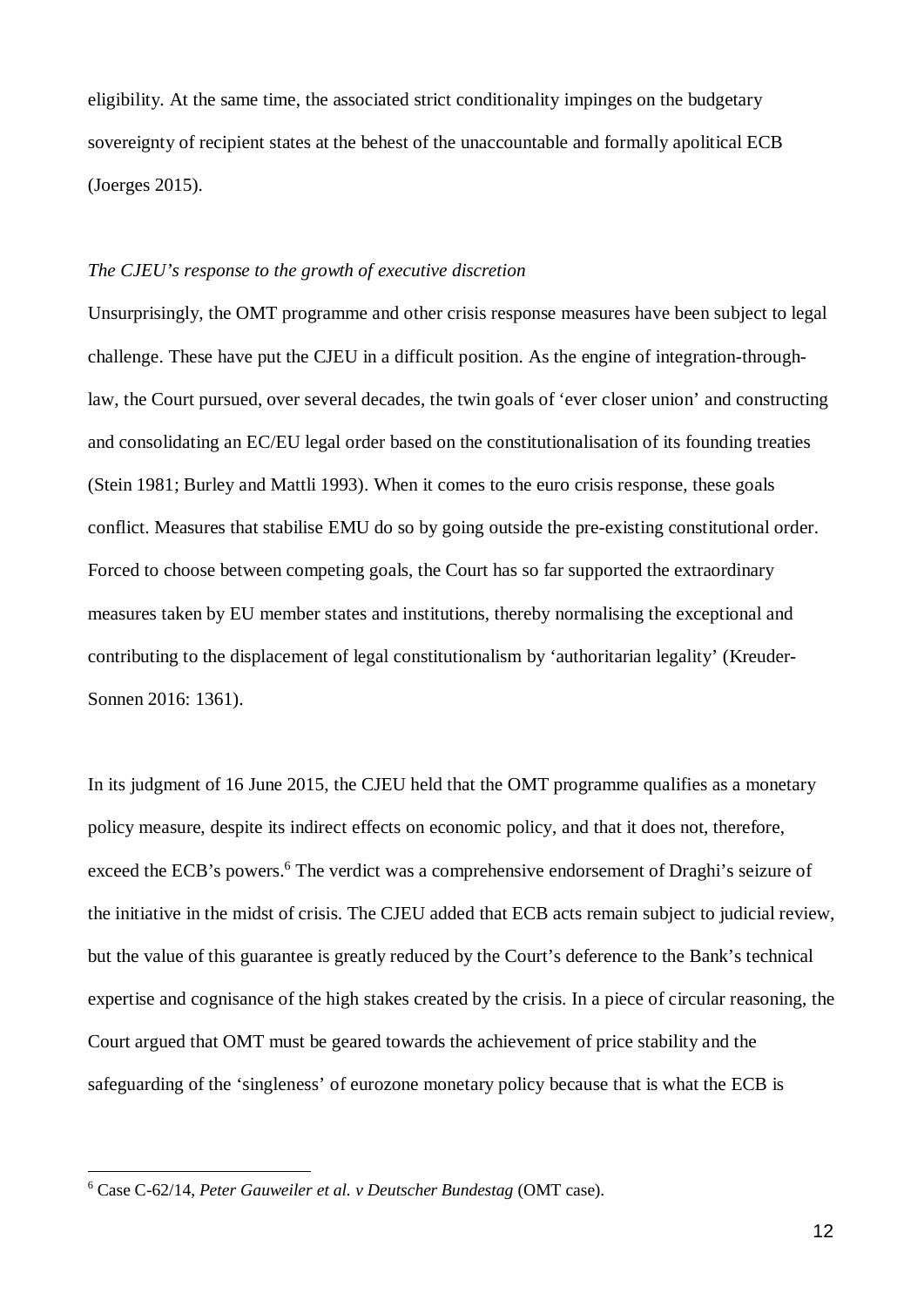competent to pursue (Wilkinson 2015: 1058). This leaves the ECB's discretion to interpret its own mandate effectively untrammelled and unchecked. Now that the CJEU has endorsed the Bank's unorthodox policy manoeuvres, only treaty reform could reintroduce constraints. Thus, while the ECB's unprecedented empowerment was driven by the circumstances of the euro crisis, it will long outlast the 'state of emergency' (White 2015a: 593-599).

The OMT ruling is consistent with the CJEU's judgment on other aspects of euro crisis management*.* Particularly significant is the *Pringle* case, in which the Court confirmed the compatibility of the ESM with EU law.<sup>7</sup> Like it did in the OMT ruling, the CJEU in *Pringle* interpreted the treaties flexibly, giving euro states a wide scope to purse their chosen course of action. In this respect, both rulings contribute to an 'erosion of the distinction between law and politics', as the Court deploys legal reasoning in a manner that supports the political preferences of EU institutions and national governments 'almost irrespective of, and perhaps entirely unconstrained by, what the Treaties say' (Beck 2013: 638).

Indeed, contradictions between the Court's reasoning in the two cases point to the heavy influence of political considerations on both. At issue in *Pringle* was whether EU member states could go outside of the treaty framework in order to establish a bailout mechanism for the eurozone. The CJEU held that member states were so empowered precisely because the activities of the proposed ESM - lending money to indebted euro area states under strict conditionality - fell within the realm of economic policy, and did not encroach upon the EU's exclusive monetary policy competence. Yet, the ECB's bond buying programme - engagement of which would require the recipient state to participate in an ESM bailout and to accept the associated conditionality - was justified by the Court

<sup>7</sup> Case C-370/12, *Pringle v Ireland*.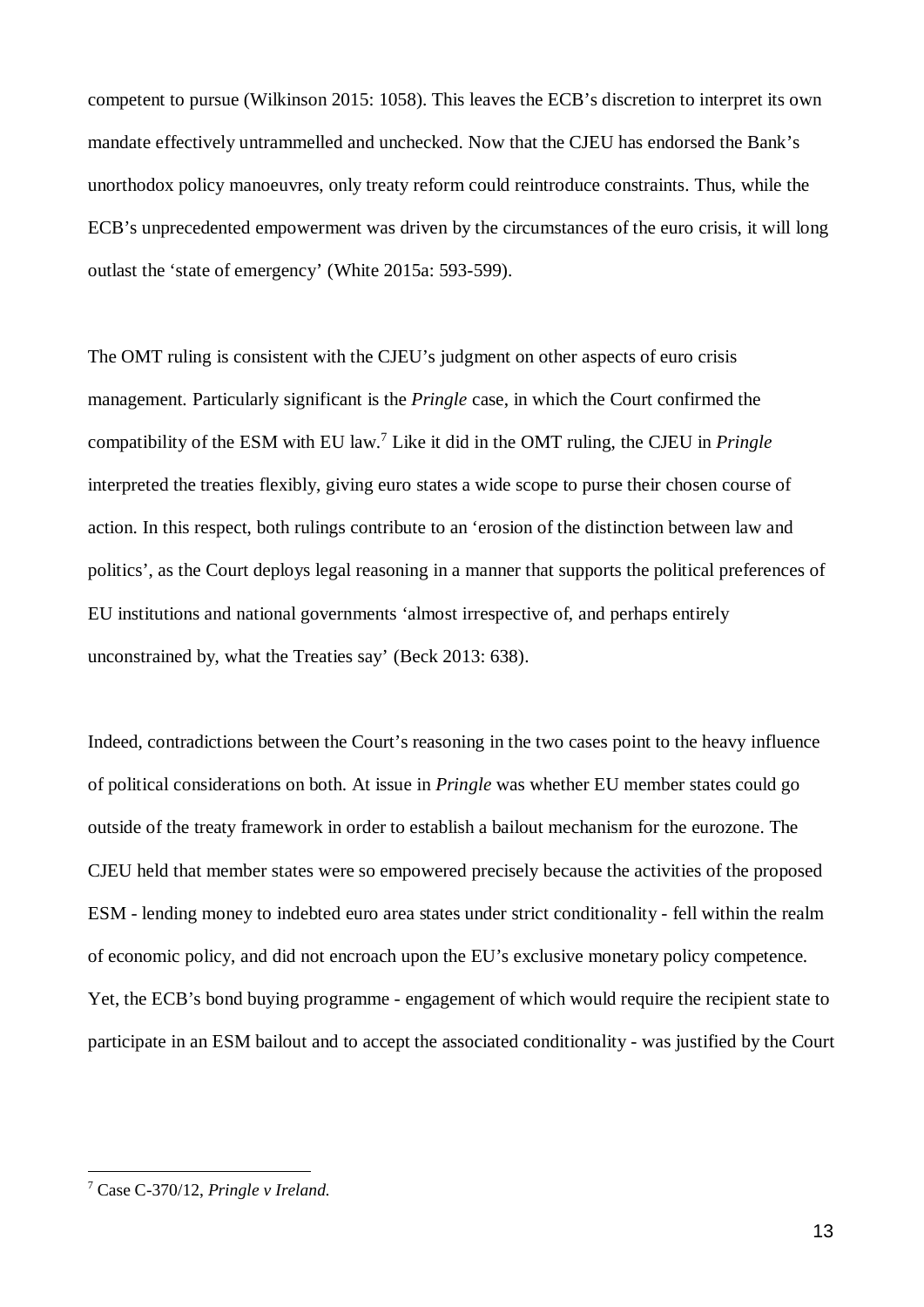as a monetary policy measure, which contributes primarily to the goal of price stability (Beck 2013: 640-641).

Therefore, the crisis-induced transformation of EMU into a zone characterised by a high level of executive discretion has been endorsed by the EU's highest court. However, the OMT and *Pringle* rulings do not signify the reconciliation of integration-through-law and integration-through-crisis.<sup>8</sup> Instead, the CJEU has effected a 'constitutional mutation', in the sense that 'the meaning of the legal rules is changed compared to how they were previously understood' (De Witte 2015: 436). Article 125 TFEU, which prohibits EU institutions and member states from assuming each other's debts, can no longer be understood according to the ordinary meaning of those words. The prohibition on monetary financing of state deficits, in Article 123 TFEU, is similarly undermined. More worryingly, basic underlying norms of EU constitutionalism - conferral, democratic control, political contestation, and the equality of states - have been weakened by a crisis response that takes power out of the hands of some member states (those that have come under conditionality) and institutions (e.g. parliaments) and concentrates it in the hands of others (the ECB, the Eurogroup, and creditor states such as Germany) (White  $2015a: 588-590$ )<sup>9</sup>

Thus, in suggesting that integration-through-law has been replaced by integration-through-crisis, I am not arguing that law no longer matters at all, but rather that its function has changed. In the emergency engendered by the euro crisis, law is to be interpreted flexibly, so as to enable agencies

<sup>&</sup>lt;sup>8</sup> The very idea of integration-through-law is compromised by the proliferation of emergency measures taken outside of the EU's constitutional framework because such measures only confirm the insufficiency of the framework. By confirming the right of member states to cooperate outside of the treaties (so long as their agreements do not infringe treaty provisions), *Pringle* enables further constitutional fragmentation.

 $9^9$  See Fasone (2014) on the marginalisation of the European Parliament in the crisis.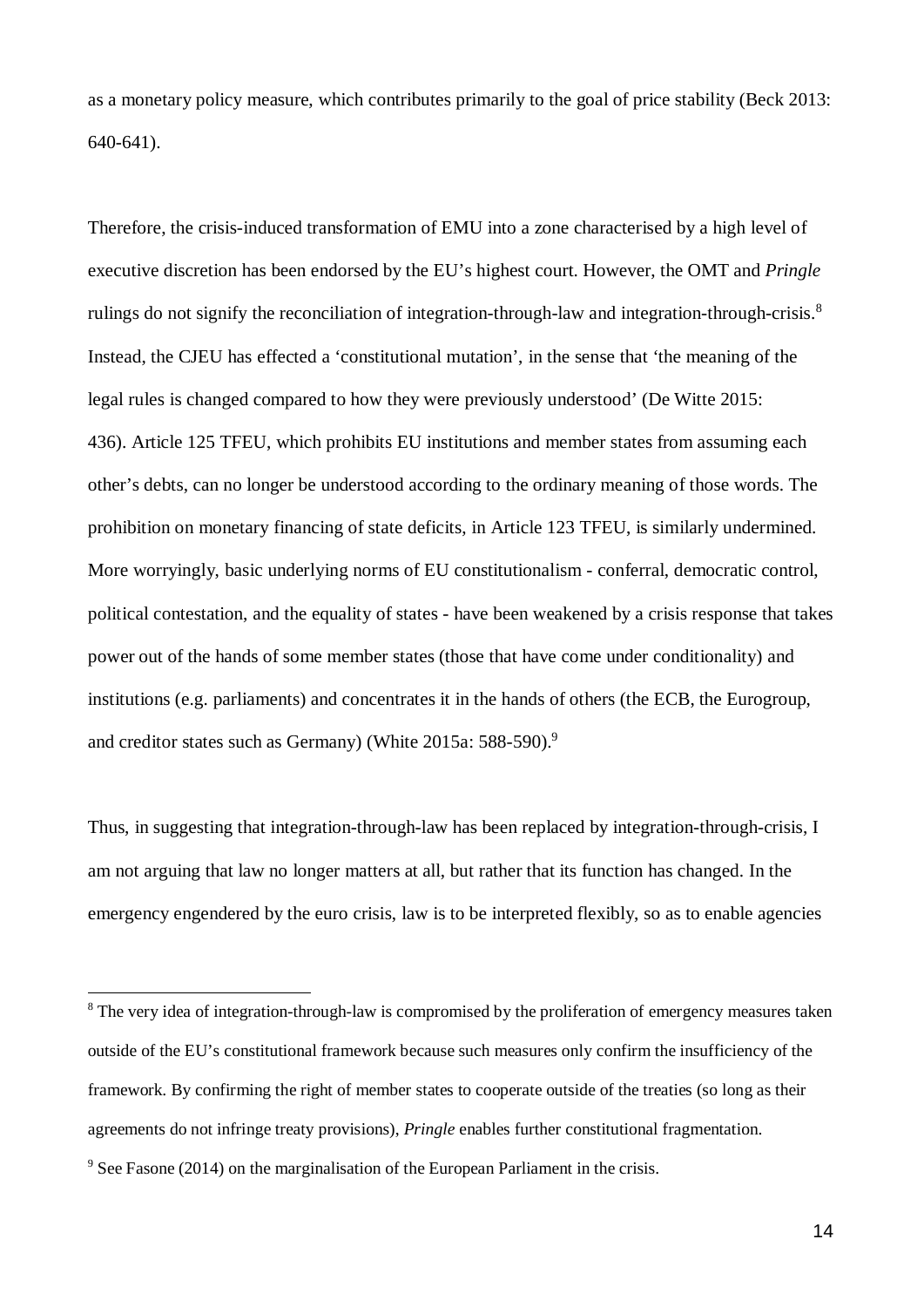such as the ESM and ECB to take the decisions necessary - as deemed by the technocratic experts within those agencies themselves - to stabilise the currency union. The *legality* of the new treaty interpretations has been upheld by the CJEU in the *Pringle* and OMT rulings. However, the Court cannot as easily confer the new legal regime with *legitimacy* (Scicluna 2015: 5-6). EMU is still legally bound, but it has lost much of the legitimacy that was derived from adherence to rules.<sup>10</sup>

# **III. Deriving legitimacy from exigency? The shaky foundations of crisis-driven integration**

Reframing the question posed by Ioannou et al. (2015: 155) to focus on *how* EMU became more closely integrated during the crisis, I argue that it was made possible by the willingness of European elites to diverge from established constitutional practice. In other words, the price of guaranteeing the irreversibility of the euro was the partial unravelling of the EU's constitutional framework. This is the crux of integration-through-crisis, or integration through the *disintegration* of law. Like ITL, this is an integrative mode that is driven largely by non-majoritarian institutions and processes. However, ITC involves the fragmentation - not consolidation - of a coherent constitutional framework. Whereas the CJEU was a key driver of ITL, the ECB has played a similar role in ITC. Since political discord amongst national governments inhibited major reform of EMU, the ECB was left to do a lot of the heavy lifting. Indeed, the Bank's proactivity made substantive legal reform less likely by reducing the pressure on national governments to undertake it.

 $10$  A rhetoric of adherence to rules is maintained when it comes to European leaders' and institutions' insistence on austerity-based conditionality and the refusal to grant Greece debt relief. Not only is this stance economically self-destructive, but it cannot disguise the fact that EMU's legal constitution has been jettisoned in favour of non-democratically legitimated emergency rule.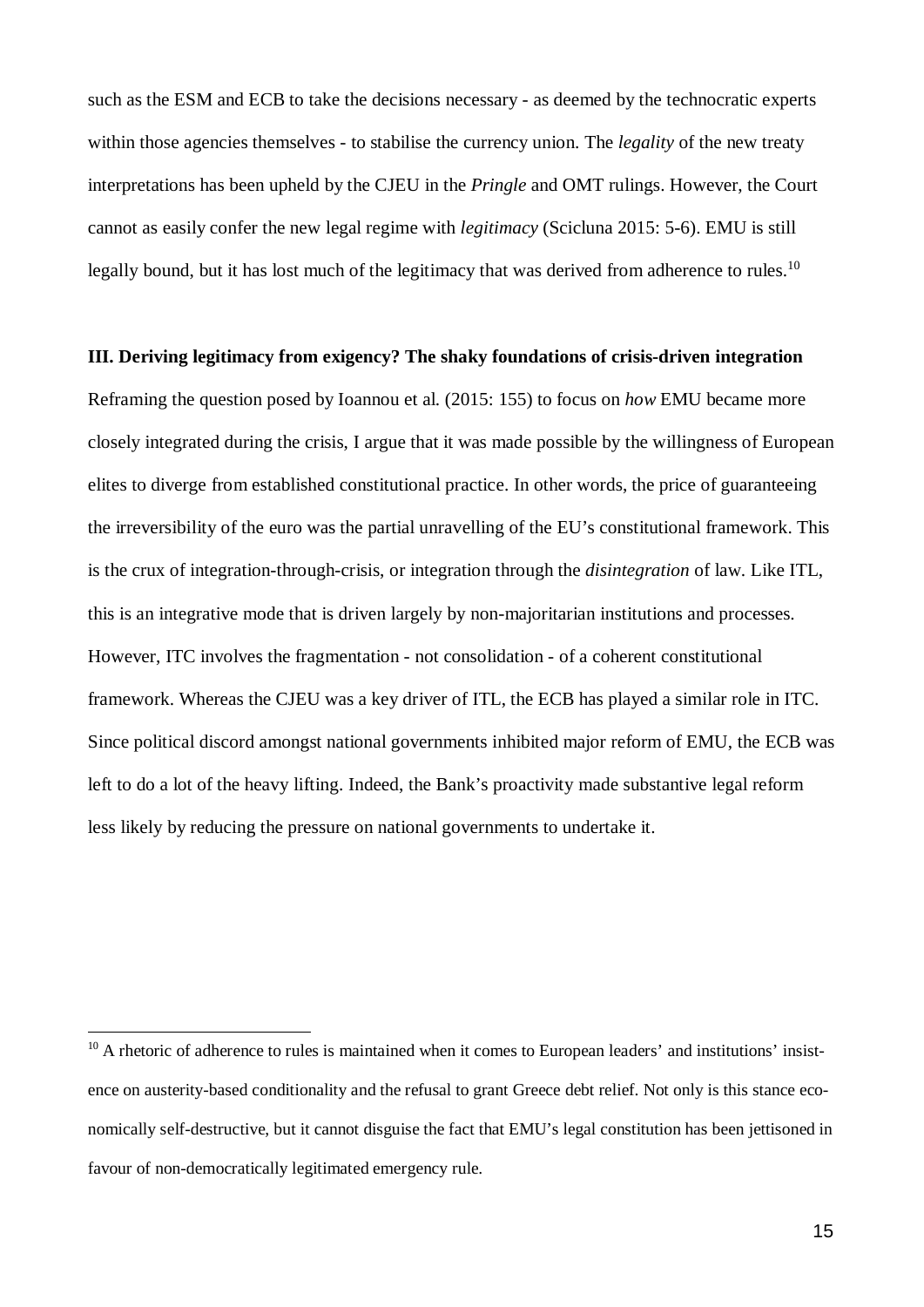Meanwhile, the CJEU (albeit with little room to manoeuvre given the way in which the currency union was designed) has acquiesced in its own further disempowerment when it comes to  $EMU<sup>11</sup>$ The free rein given to the ECB to define monetary policy is in marked contrast to the tight control that the Court exercises over policy direction in the single market. Single market policy is highly constitutionalised by virtue of the application of direct effect. Court-driven 'overconstitutionalisation' pushes politics out of single market policy making (Grimm 2015). Only treaty change can override the CJEU's treaty interpretations and this is a prohibitively high barrier. As a result, the EU legislature - the Parliament and the Council of Ministers - can do little other than codify the Court's edicts (Davies 2016).

Legal scholars of the EU have rightly criticised this restriction of the legislature's room for manoeuvre, which is one aspect of the over-reliance on law, and the concomitant weakness of politics, that has long characterised EU 'governance without government' (Everson and Joerges 2012; Davies 2015; Grimm 2015). However, as the CJEU's response to euro crisis management demonstrates, the alternative to a highly legalised, de-politicised mode of governance (integrationthrough-law) is not necessarily one that embraces democratic political contestation. Instead, the EU's highest court has confirmed the stewardship of technocratic institutions over EMU.

Legal constitutionalism - the doctrine that 'a legitimate political regime must rest on a set of legal rules that constrain the actions of politically responsive decision-makers' (Bellamy and Weale 2015: 259) - is an important plank of the EU's legitimacy. In the construction of EMU, politically responsive decision makers, namely national governments, were meant to be constrained by the fiscal rules written into the Maastricht Treaty and the SGP. This approach was deeply flawed.

<sup>&</sup>lt;sup>11</sup> *Vis-a-vis* the ECB. In the OMT decision, the Court did take the opportunity to reassert its exclusive right to interpret the legality of the acts of EU institutions, *contra* the reservation of a similar right by Germany's Federal Constitutional Court.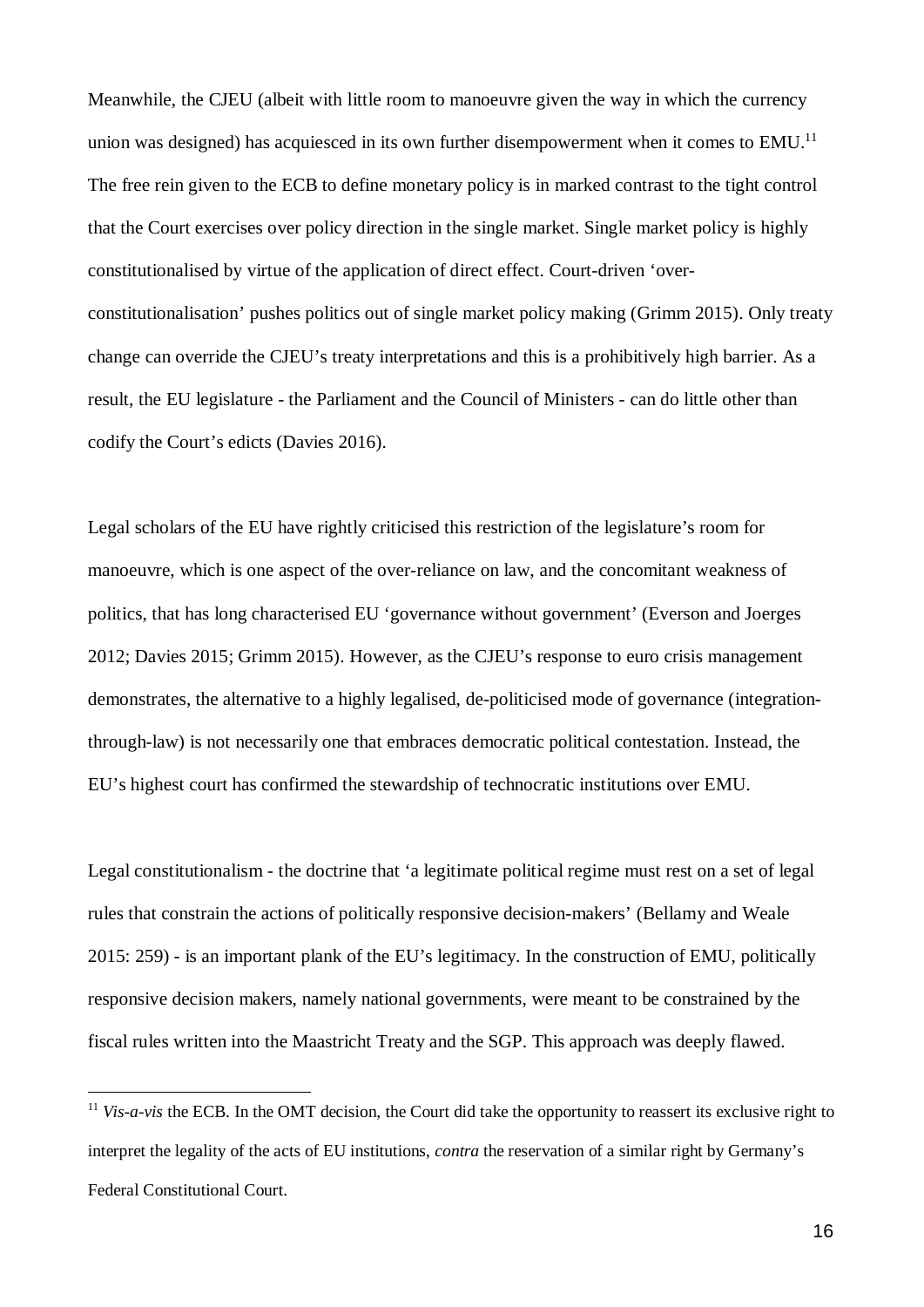Without automatic enforcement, law could not sufficiently constrain, and the detailed elaboration of legal rules merely served to mask the inherently political nature of the currency union. In this respect, I agree with Bellamy and Weale (2015: 260) that 'the legitimacy of EMU cannot be simply secured by framing the related fiscal rules in legal constitutionalist terms'. Nevertheless, the euro crisis is a crisis of legitimacy for EMU, and the EU more broadly, *not* because it entrenches legal constitutionalism, but because it subverts it. The Court-endorsed empowerment of the ECB eats away at the legal constitutionalist plank of EU legitimacy but does not replace it with one based on democratic politics (i.e. input legitimacy).

To be sure, democratic inputs have never been a major source of the EU's legitimacy.<sup>12</sup> Instead, EU institutions have largely relied on their perceived ability to deliver the goods - 'output legitimacy' in Scharpf's (1999) formulation. They have continued to do so during the crisis, using the emergency itself to justify taking highly political decisions with significant redistributive consequences.<sup>13</sup> Thus, EU leaders' invocation of the urgency of the emergency has fed into a growing elite political culture of 'there is no alternative'. More specifically, as Wilkinson (2015: 1052) has noted, the narrative of the crisis is that 'there can be no alternative - either to austerity or

 $12$  Majoritarian democracy did not feature heavily in the initial institutional design of the EC - this was not oversight, but deliberate choice given the distrust of democratic majorities in postwar Western Europe (Müller 2011: 125-130).

<sup>&</sup>lt;sup>13</sup> This usurpation of national democratic prerogatives is especially problematic when the value of the outputs is disputed. In Greece, several years of creditor-imposed austerity has failed to improve the economic situation, leading many citizens to become 'detached' from both national and supranational democratic processes (Armingeon et al. 2016). In Ireland, the ECB's role in advising the government to guarantee the debts of the country's banks, as well as the pressure it exerted on national authorities to prevent bank failures and ensure creditors were repaid, is widely regarded as having significantly increased the cost of the crisis for tax payers (Whelan 2014: 438-439).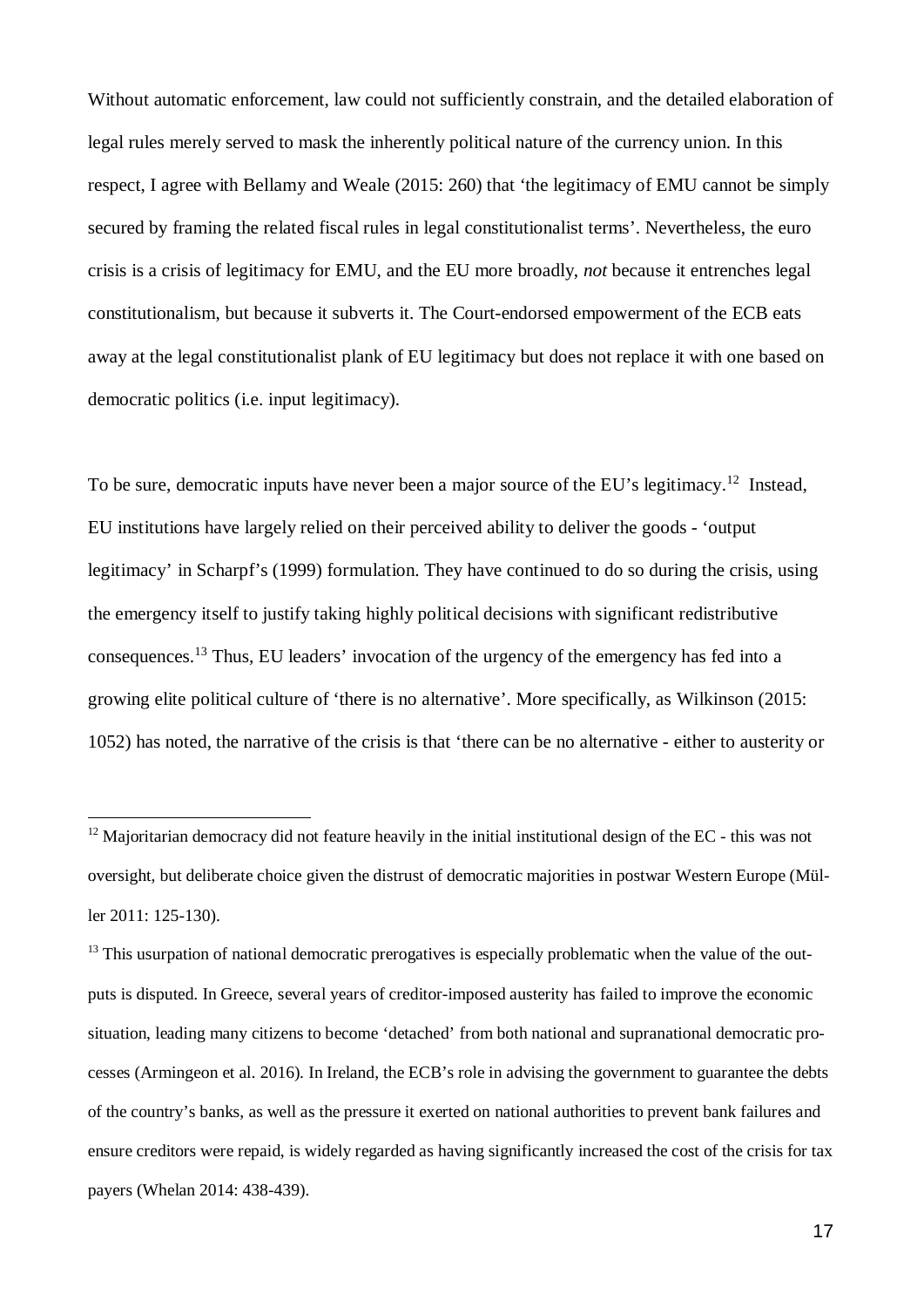to membership of the Euro'. The euro cannot fail, but nor can it be turned into a transfer union (i.e. even if fiscal discipline failed in practice, the ideological commitment of EU elites to ordoliberalism means that it cannot be abandoned).

Widespread acceptance of the 'exceptional measures for exceptional times' justification may help to explain why public opinion in the crisis-hit countries has remained strongly pro-euro (Chiocchetti 2016). Nevertheless, we should be cautious of conflating such opinion polls with a positive endorsement of crisis policies. For example, while support for the currency itself has remained relatively stable through the crisis - and, in fact, increased markedly in Greece - trust in the ECB has significantly declined (Roth et al. 2016). There is surely a very real question as to how long a state of emergency-based legitimacy can last.

# *Integration-through-crisis as emergency politics*

Whereas ITL was characterised by the judicialisation of politics (Kelemen 2012), ITC relies on a discourse of emergency politics. Both phenomena are problematic from a democratic standpoint the former empowered courts to decide on fundamentally political questions, while the latter empowers executives and technocratic experts. White (2015b: 302-303) defines 'emergency politics' as a 'distinctive mode in which actions contravening established procedures and norms are defended – often exclusively – as a response to exceptional circumstances that pose some form of existential threat.' Emergency politics consists of both rhetoric and action. In the case of the EU's euro crisis response, the rhetoric includes repeated claims by European leaders about the necessity of taking 'extraordinary measures' to 'save' or 'rescue' the eurozone and, indeed, the European integration project itself.<sup>14</sup> The concomitant action includes the establishment of bailout

<sup>&</sup>lt;sup>14</sup> E.g. Angela Merkel famously claimed that 'if the euro fails, Europe fails' (*Spiegel Online* 2010).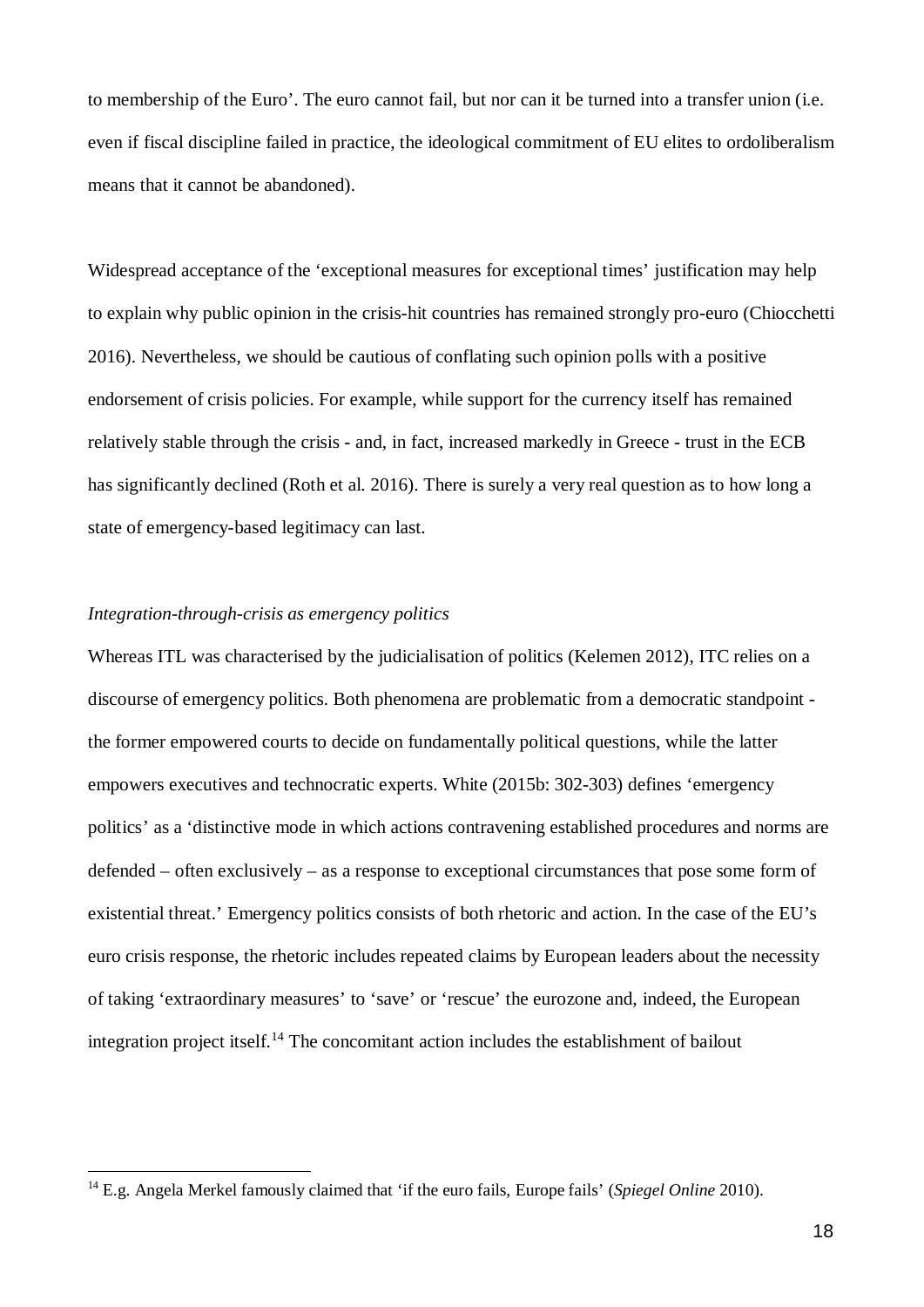mechanisms outside of the treaty framework, and the unprecedented bond-buying programmes of the ECB.

In fact, the ECB is a core component of EMU's emergency regime.<sup>15</sup> Accordingly, the discourse of 'emergency' or 'exception' is a strong theme in public justifications of policies that seemingly contradict ordinary understandings of the Bank's mandate. For example, in May 2010, thenpresident Jean Claude Trichet announced the Securities Markets Programme (SMP),<sup>16</sup> which he described as the Bank's response to the 'exceptional circumstances prevailing in the financial markets'. He further insisted that this was an unusual measure designed to correct 'malfunctioning' markets and not a substitute for long term reform (Trichet 2010). Mario Draghi used similar language just over two years later to justify the OMT programme. In a speech to the German *Bundestag* in October 2012, Draghi emphasised that these were not normal times for the euro area, and that action was 'essential' to address a 'disturbed' financial system (Draghi 2012).

There are several problems with emergency politics. As already indicated, it is inimical to democratic deliberation and political contestation, since there can be no room for measured debate when the polity's very survival is at stake. Insofar as the ECB has used the tools at its disposal to pressure states into adopting detailed taxation and spending policies in exchange for financial aid (as it did when it suspended ELA to Greek banks in 2015, and threatened to suspend assistance to Cypriot banks in 2013), it is deeply implicated in this usurpation of national democratic prerogatives.

<sup>&</sup>lt;sup>15</sup> As White (2015b: 301) points out, it is more apt to think of the EU's response to the euro crisis as having created an 'emergency regime', rather than having revealed any one actor to be sovereign in the Schmittian sense of having the capacity to declare the state of exception.

<sup>&</sup>lt;sup>16</sup> A forerunner to OMT, this was a programme to buy the bonds of struggling euro area states on secondary markets.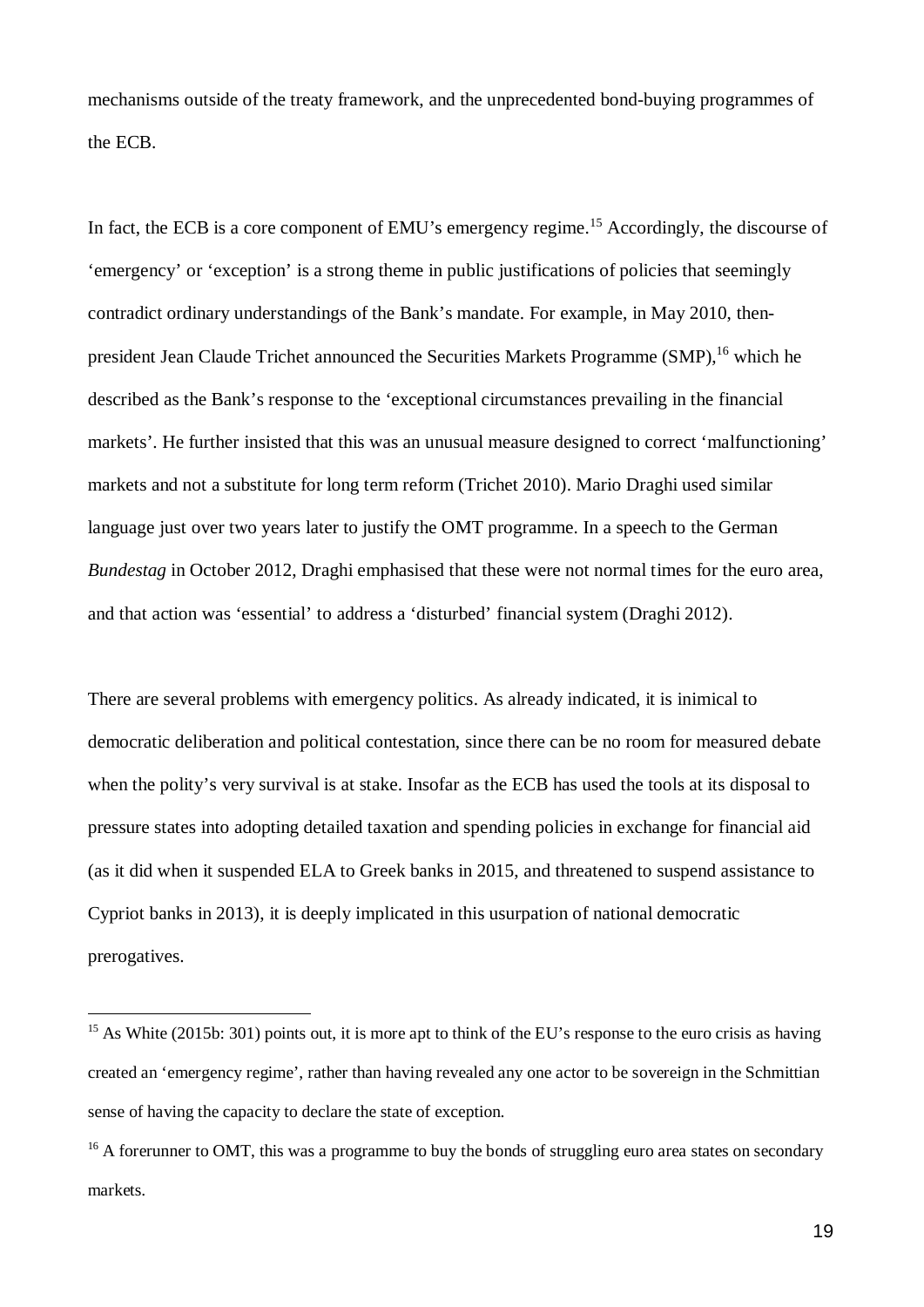Moreover, the EU lacks formal state of emergency procedures (which would allow, for example, the executive to *legally* suspend - and later resume - normal operation of the law, perhaps with parliamentary approval) (White 2015a: 594). This is why, when confronted with the crisis, EU member states and institutions had to improvise their response, largely by going outside the treaty framework and reaching into the 'toolboxes' of public international law and private law (De Witte 2011: 5). Again, the consequences are well illustrated in relation to the ECB. Since its additional powers were never formally granted, they cannot be easily rescinded once the emergency passes.

Finally, and related to the point above, emergency politics creates a 'temporal paradox'. In other words, there is a temporal asymmetry between the short-term justifications of crisis response measures and their long-term effects (Dimitrakopoulos 2016). In short, the emergency governance that characterises ITC is both less democratic, since power is concentrated in the hands of executive bodies, and less legitimate, since the EU's legal norms can no longer reliably be considered binding (White 2015a: 591).

#### **Conclusion**

If the ends justify the means, then the euro was stabilised and it does not necessarily matter how, or by whom. The outcome - deeper integration amongst euro area states - indicates that the crisis was an opportunity taken, while the EU's crisis management only proves the resilience, flexibility and adaptability of its institutions. On this view, it is the continuity of European integration that stands out. No states exited the euro area (and those that planned to join before the crisis, joined), new integrative steps built on old ones (e.g. banking union as a corollary of monetary union), and institutional changes were merely intensified versions of trends evident since Maastricht (e.g. the growing agenda-setting dominance of the EU Council).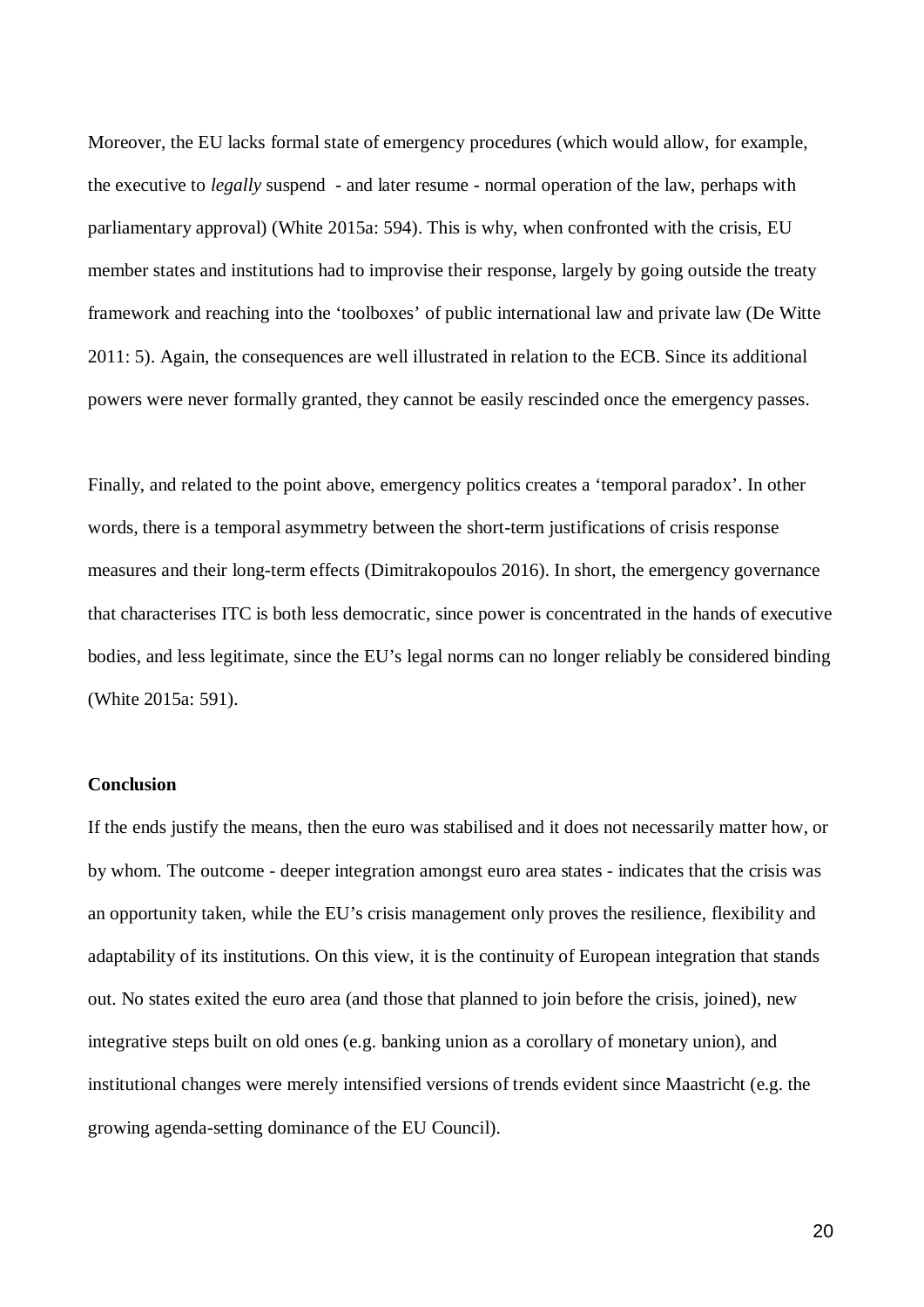However, this picture is both incomplete and complacent. Focusing on the 'path dependent' outcomes of the crisis obscures serious concerns about the legitimacy of *processes* of crisis management (Kreuder-Sonnen 2016). The euro crisis did spur closer integration at a speed and of a kind that would otherwise have been considered impossible. The ECB, in particular, acted decisively to prop up the euro in the face of dithering by the EU's political institutions. However, these actions have come at a cost to the coherence and credibility of EU constitutionalism. The modalities of integration-through-crisis are troubling not because they involve the reinterpretation of a handful of specific treaty provisions, but because they threaten fundamental norms of EU constitutionalism and the institutional framework that supports those norms (White 2015a: 588).

Through its decisions in *Pringle* and the OMT case, the CJEU has endowed the crisis response with a 'thin veneer of legality' (Joerges 2015), but it cannot really legitimate it. What is called for, instead, is a re-constitutionalisation of EMU, with emergency measures brought within the treaty framework, and increased legislative and judicial oversight over executive agencies. In the case of the ECB, at the very least, its legal mandate should be realigned with its *de facto* role (either by widening the former, or restricting the latter). In the absence of such a re-constitutionalisation, the legacy of integration-through-crisis will likely be the *disintegration* of key elements of the EU's legal framework.

#### **Bibliography**

Armingeon, K., Guthmann, K. and Weisstanner, D. (2016) 'How the Euro divides the union: the effect of economic adjustment on support for democracy in Europe', *Socio-Economic Review* 14(1): 1-26.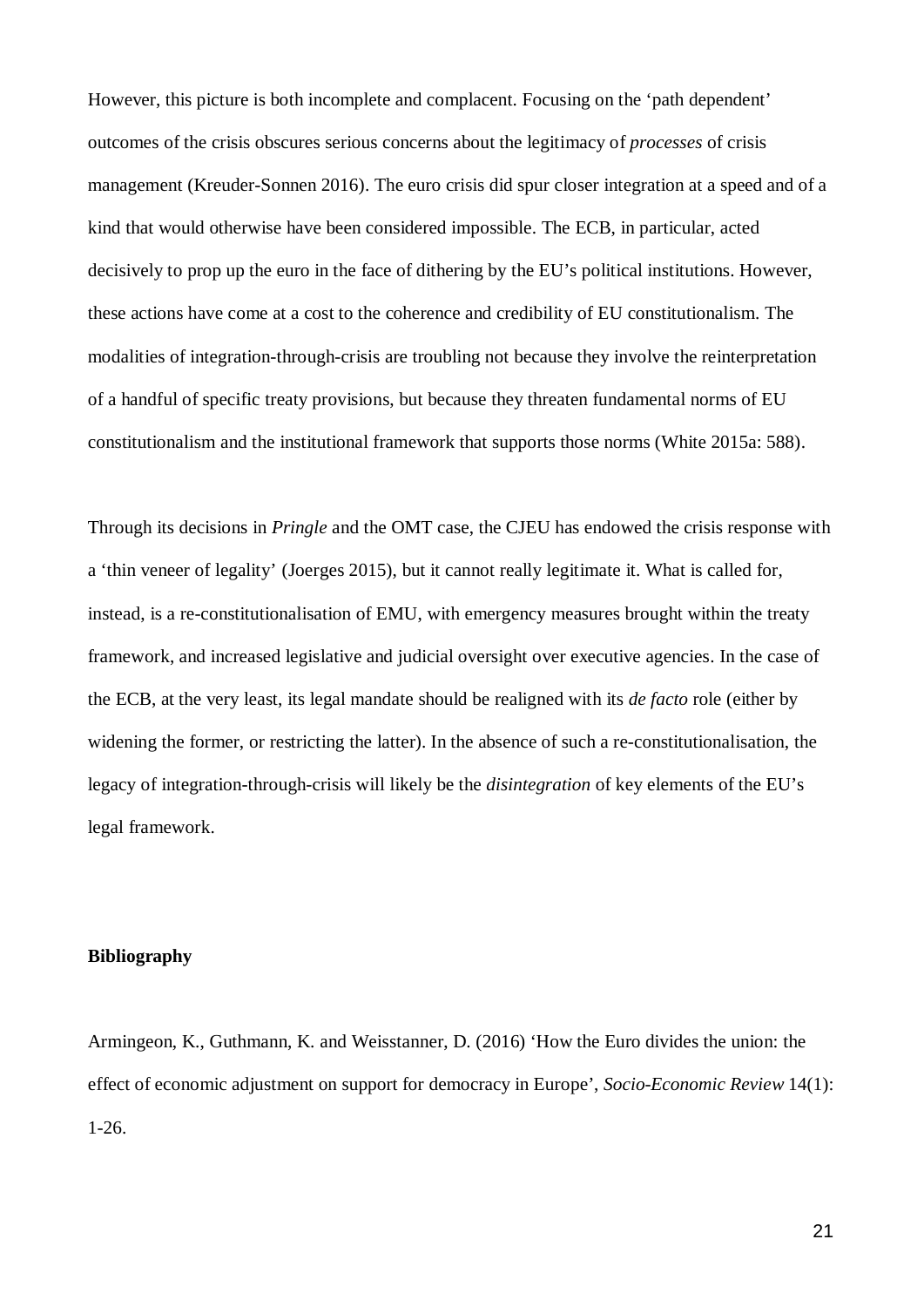Augenstein, D. and Dawson, M. (2016) 'Introduction: What Law for What Polity?' 'Integrationthrough-law' in the European Union Revisited', in D. Augenstein (ed), *'Integration-through-law' Revisited: The Making of the European Polity*, Oxford: Routledge, pp. 1-10.

Beck, G. (2013) 'The Legal Reasoning of the Court of Justice and the Euro Crisis – The Flexibility of the Court's Cumulative Approach and the Pringle Case', *Maastricht Journal of European and Comparative Law* 20(4): 635-648.

Bellamy, R. and Weale, A. (2015) 'Political legitimacy and European monetary union: contracts, constitutionalism and the normative logic of two-level games', *Journal of European Public Policy* 22(2): 257-274.

Bickerton, C.J., Hodson, D. and Puetter, U. (2015a) 'The New Intergovernmentalism: European Integration in the Post-Maastricht Era', *JCMS* 53(4): 703–22.

Bickerton, C.J., Hodson, D. and Puetter, U. (2015b) 'The New Intergovernmentalism and the Study of European Integration', in C.J. Bickerton, D. Hodson and U. Puetter (eds), *The New Intergovernmentalism: States and Supranational Actors in the Post Maastricht Period,* Oxford: Oxford University Press, pp. 1–48.

Borger, V. (2013) 'How the Debt Crisis Exposes the Development of Solidarity in the Euro Area', *European Constitutional Law Review* 9(1): 7-36.

Burley, A. and Mattli, W. (1993) 'Europe before the Court: A Political Theory of Legal Integration'. *International Organization* 47(1): 41–76.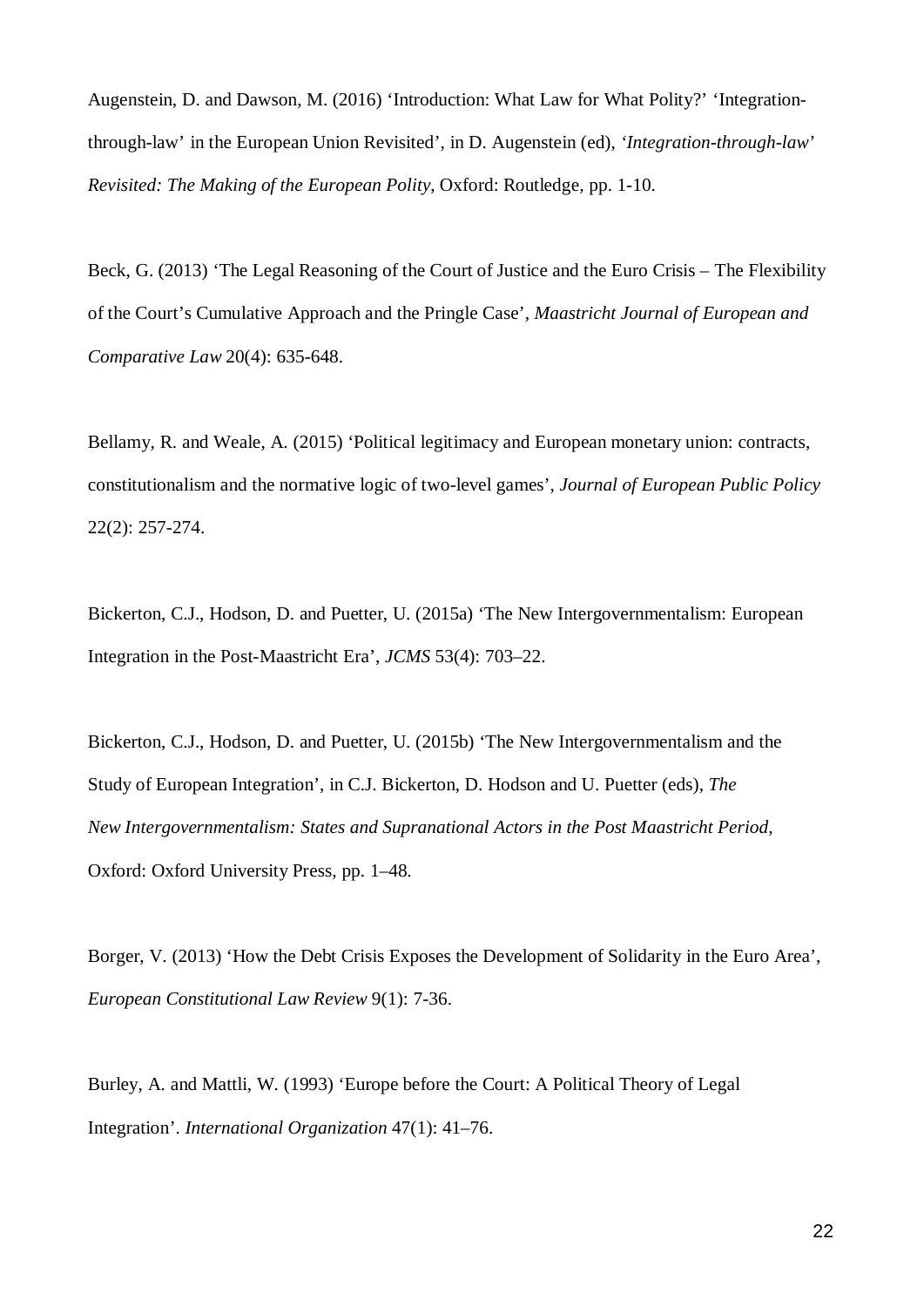Cappelletti, M., Seccombe, M. and Weiler, J.H.H. (1986), *Integration Through Law,* Berlin: De Gruyter.

Chiocchetti, P. (2016) 'Trapped in the Eurozone? Radical left Eurorejectionism between Economic Realities and Political Constraints', *paper presented at the 8th Pan-European Conference on the European Union, ECPR SGEU*, Trento, 16-18 June.

Cœuré, B. (2013) 'Outright Monetary Transactions, One Year On', *European Central Bank, Directorate General Communications,* Berlin, 2 September 2013, http://www.ecb.europa.eu/press/key/date/2013/html/sp130902.en.html

Davies, G. (2015) 'Democracy and Legitimacy in the Shadow of Purposive Competence', *European Law Journal* 21(1): 2–22.

Davies, G. (2016) 'The European Union Legislature as an Agent of the European Court of Justice', *JCMS* 54(4): 846–861.

De Witte, B. (2011) 'The European Treaty Amendment for the Creation of a Financial Stability Mechanism', *SIEPS European Policy Analysis* No. 6, pp. 1–8.

De Witte, B. (2015) 'Euro Crisis Responses and the EU Legal Order: Increased Institutional Variation or Constitutional Mutation?', *European Constitutional Law Review* 11(3): 434-457.

Dimitrakopoulos, D. (2016) 'Emergency politics in the European Union: Intergovernmental drift as a reaction to the crisis', *paper presented at the 8th Pan-European Conference on the European Union, ECPR SGEU*, Trento, 16-18 June.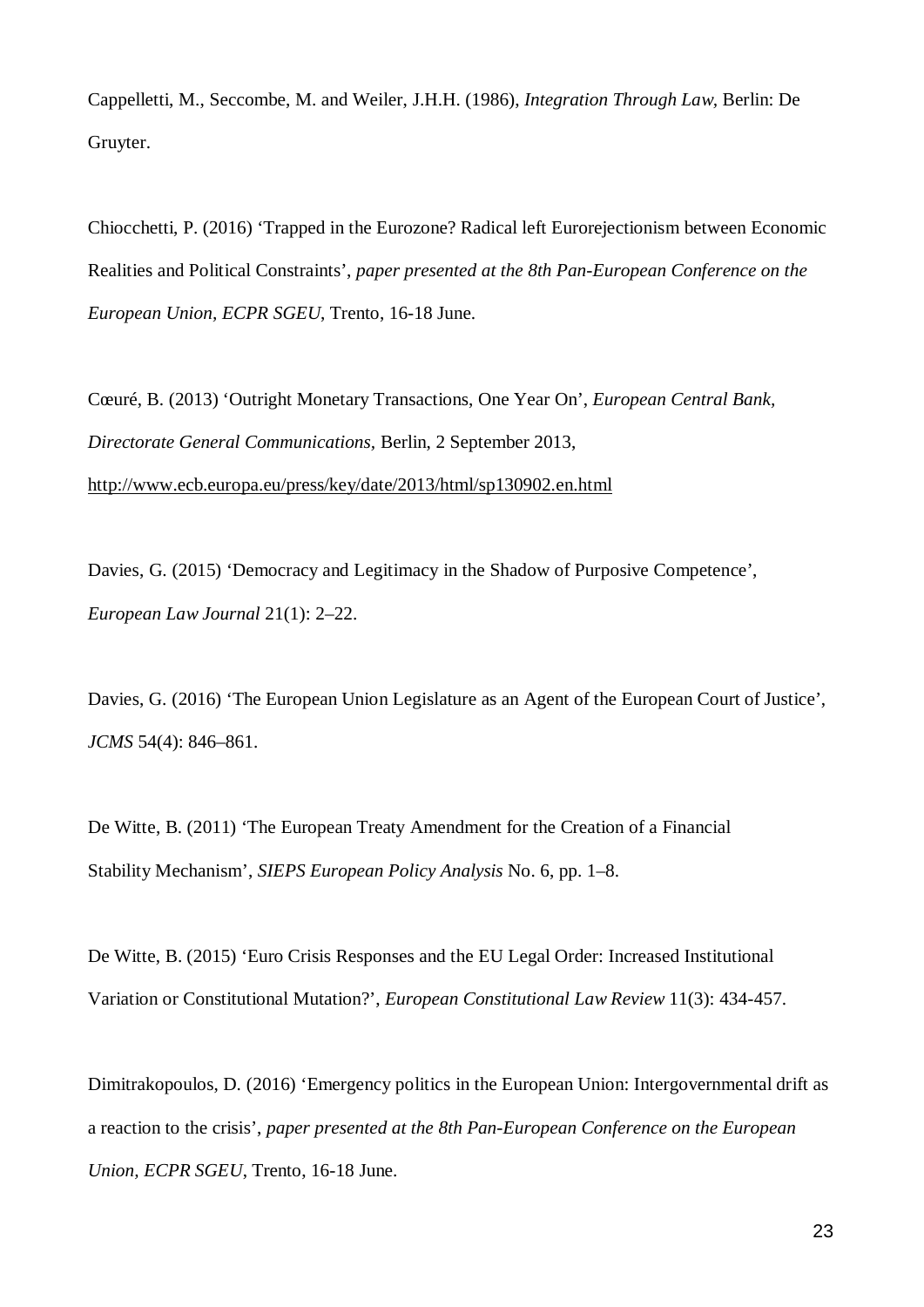Draghi, M. (2012) 'Opening Statement at Deutscher Bundestag', *European Central Bank, Directorate General Communications*, Berlin, 24 October 2012, http://www.ecb.int/press/key/date/2012/html/sp121024.en.html.

Everson, M. and Joerges, C. (2012) 'Reconfiguring the Politics – Law Relationship in the Integration Project through Conflicts – Law Constitutionalism', *European Law Journal* 18(5): 644– 66.

Fasone, C. (2014) 'European Economic Governance and Parliamentary Representation. What Place for the European Parliament?', *European Law Journal* 20(2): 164-185.

Grimm, D. (2015) 'The Democratic Costs of Constitutionalisation: The European Case', *European Law Journal* 21(4): 460–473.

Haughton, T. (2016) 'Beelines, Bypasses and Blind Alleys: Theory and the Study of the European Union', *JCMS* 54(S1): 65-82.

Hobolt, S.B. and Wratil, C. (2015) 'Public opinion and the crisis: the dynamics of support for the euro', *Journal of European Public Policy* 22(2): 238-256.

Hooghe, L. and Marks, G. (2009) 'A Postfunctionalist Theory of European Integration: From Permissive Consensus to Constraining Dissensus', *British Journal of Political Science* 39(1): 1–23.

Ioannou, D., Leblond, P. and Niemann, A. (2015) 'European Integration and the Crisis: Practice and Theory', *Journal of European Public Policy* 22(2): 155–76.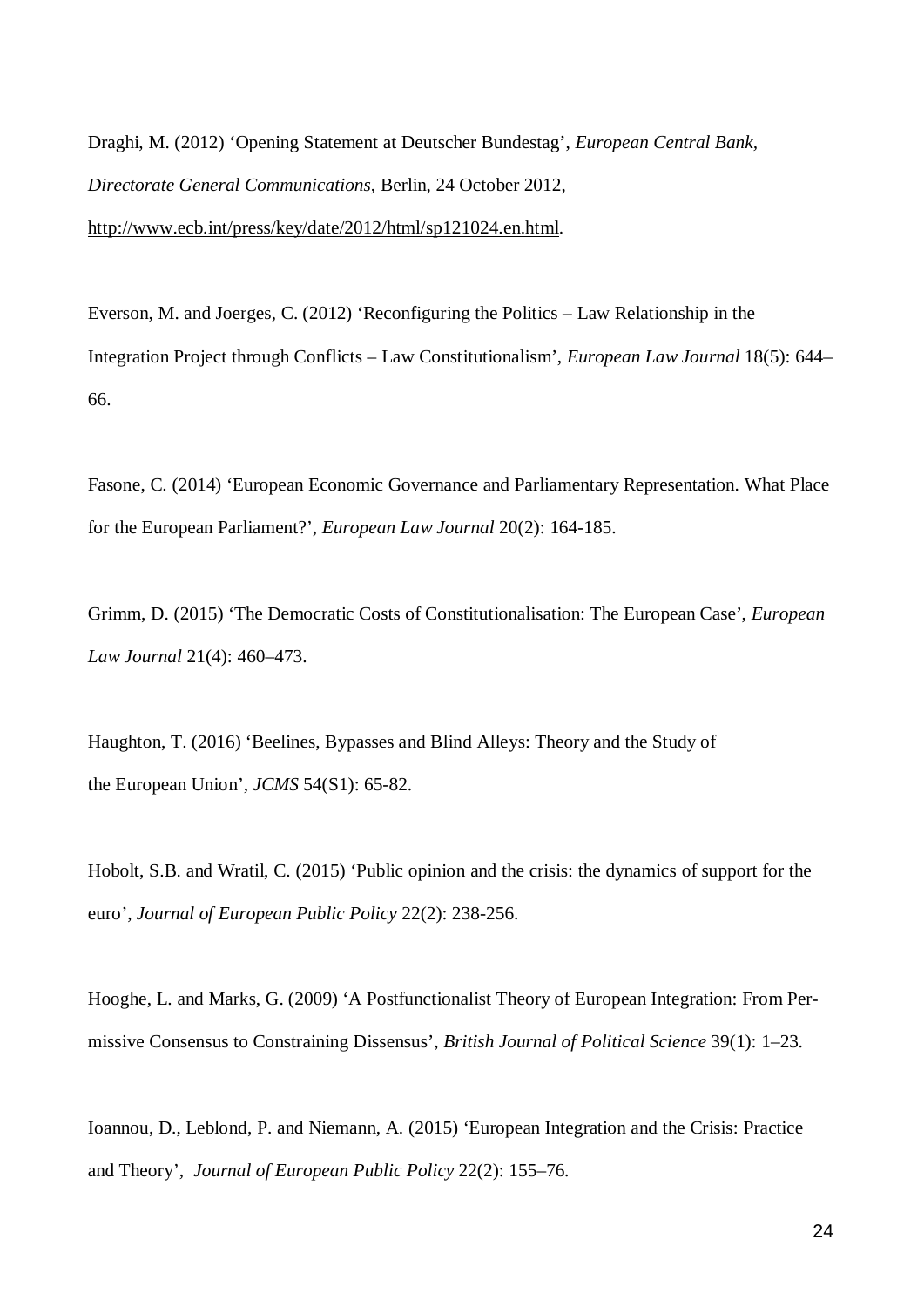Joerges, C. (2012) 'Europe's Economic Constitution in Crisis', *ZenTra Working Papers in Transnational Studies* No. 06/2012, pp. 1–28.

Joerges, C. (2015) '*Pereat iustitia, fiat mundus*: What is left of the European Economic Constitution after the OMT-litigation?', *paper presented at the European Court of Justice, the European Central Bank, and the Supremacy of EU Law Conference*, Copenhagen, 17-18 September.

Joerges, C. and Kreuder-Sonnen, C. (2016) 'Europe and European Studies in Crisis. Inter-Disciplinary and Intra-Disciplinary Schisms in Legal and Political Science', *WZB Discussion Paper SP IV 2016–109*. Available at SSRN: https://ssrn.com/abstract=2847115 or http://dx.doi.org/10.2139/ssrn.2847115, 26 September, pp. 1-31.

Kelemen, R. D. (2012) 'Eurolegalism and Democracy', *JCMS* 50(S1): 55–71.

Kreuder-Sonnen, C. (2016) 'Beyond Integration Theory: The (Anti-)Constitutional Dimension of European Crisis Governance', *JCMS* 54(6): 1350–1366.

Majone, G. (2012) 'Rethinking European Integration after the Debt Crisis', *UCL: The European Institute* Working Paper No. 3/2012, June 2012.

Müller, J.-W. (2011) *Contesting Democracy: Political Ideas in Twentieth Century Europe,* New Haven: Yale University Press.

Niemann, A. and Ioannou, D. (2015) 'European Economic Integration in Times of Crisis: A Case of Neofunctionalism?'. *Journal of European Public Policy*, Vol. 22, No. 2, pp. 196–218.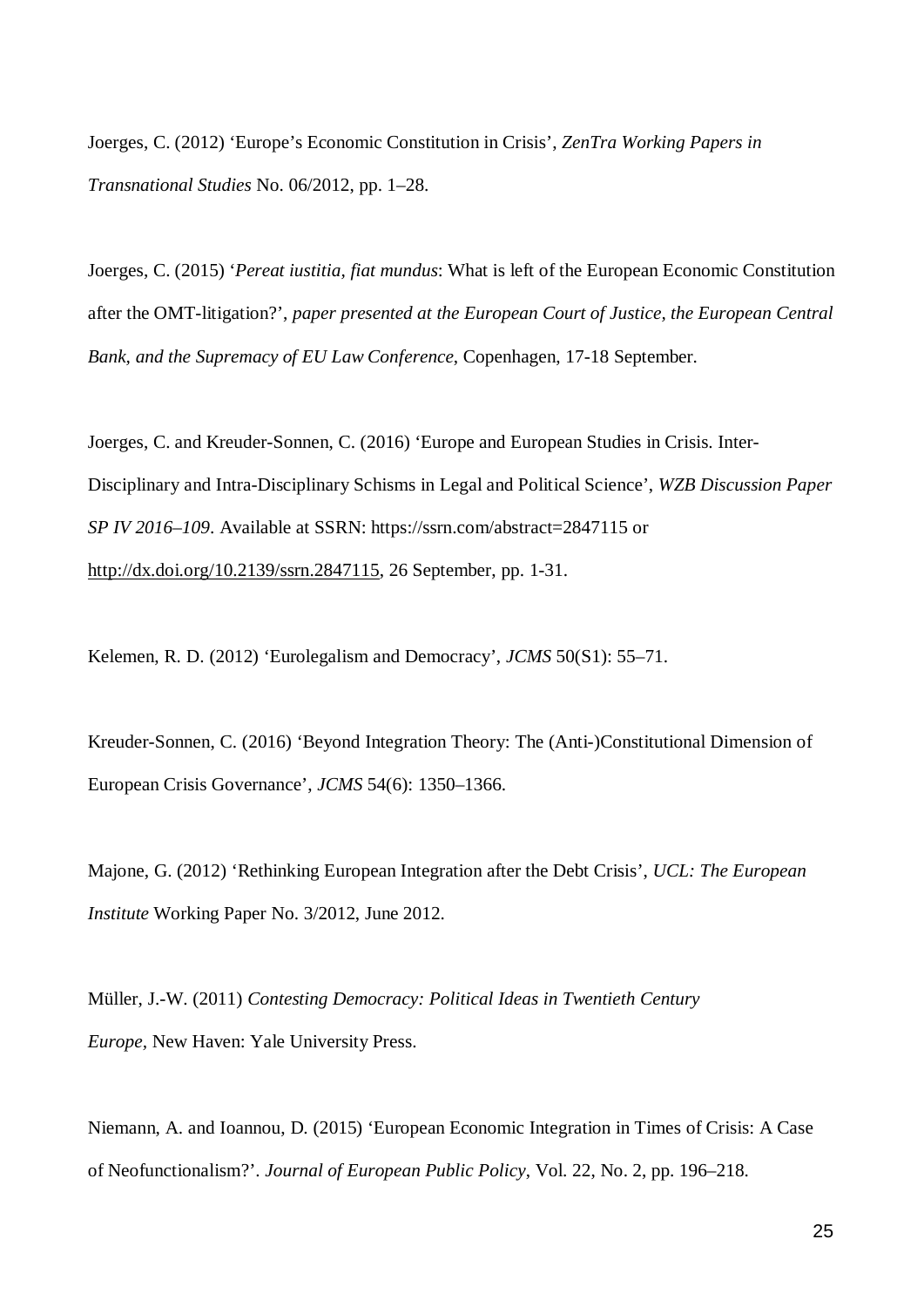Petch, T. (2013) 'The compatibility of Outright Monetary Transactions with EU law', *Law and Financial Markets Review* 7(1): 13-21.

Rittberger, B. (2012) 'Institutionalizing Representative Democracy in the European Union: The Case of the European Parliament', *JCMS* 50(S1): 18–37.

Roth, F., Jonung, L. and Nowak-Lehmann, F. (2016) 'Crisis and Public Support for the Euro, 1990– 2014', *JCMS* 54(4): 944–960.

Sauer, H. (2015) 'Doubtful it Stood…: Competence and Power in European Monetary and Constitutional Law in the Aftermath of the CJEU's OMT Judgment', *German Law Journal* 16(4): 971-1002.

Scharpf, F. (1999) *Governing Europe: Effective and Democratic?,* Oxford: Oxford University Press.

Scharpf, F. (2009) 'The Double Asymmetry of European Integration. Or: Why the EU Cannot Be a Social Market Economy', *Max-Planck-Institut für Gesellschaftsforschung, MPIfG Working Paper* 09/12, November 2009.

Schimmelfennig, F. (2014) 'European Integration in the Euro Crisis: The Limits of Postfunctionalism', J*ournal of European Integration* 36(3): 321–37.

Schimmelfennig, F. (2015) 'Liberal Intergovernmentalism and the Euro Area Crisis', *Journal of European Public Policy* 22(2): 177–95.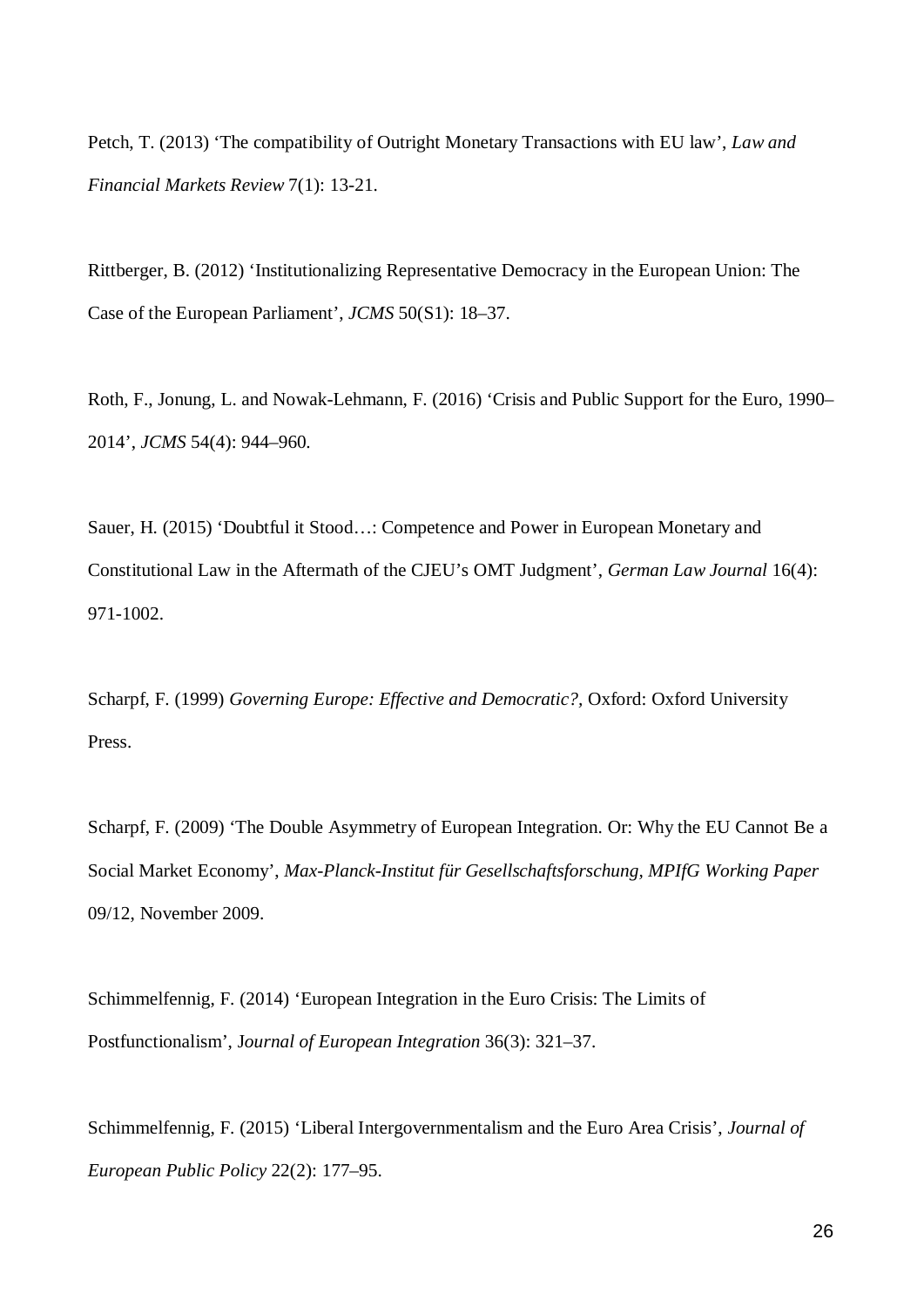Scicluna, N. (2015) *European Union Constitutionalism in Crisis,* London: Routledge.

Smith, H. (2013) 'Cyprus Saved – but at What Cost?', *The Guardian*, 25 March.

*Spiegel Online* (2010) 'Merkel Warns of Europe's Collapse: "If Euro Fails, So Will the Idea of European Union"', 13 May.

Stein, E. (1981) 'Lawyers, Judges and the Making of a Transnational Constitution', *American Journal of International Law 7*5(1): 1–27.

Treib, O. (2014) 'The voter says no, but nobody listens: causes and consequences of the Eurosceptic vote in the 2014 European elections', *Journal of European Public Policy* 21(10): 1541- 1554.

Trichet, J.-C. (2010) 'The ECB's Response to the Recent Tensions in Financial Markets', s*peech given at the 38th Economic Conference of the Oesterreichische Nationalbank*, Vienna, 31 May.

Tuori, K. and Tuori, K. (2014) *The Eurozone Crisis – A Constitutional Analysis,* Cambridge: Cambridge University Press.

Verdun, A. (1999) 'The Institutional Design of EMU: A Democratic Deficit?' *Journal of Public Policy* 18(2): 107-132.

Verdun, A. (2015) 'A Historical Institutionalist Explanation of the EU's Responses to the